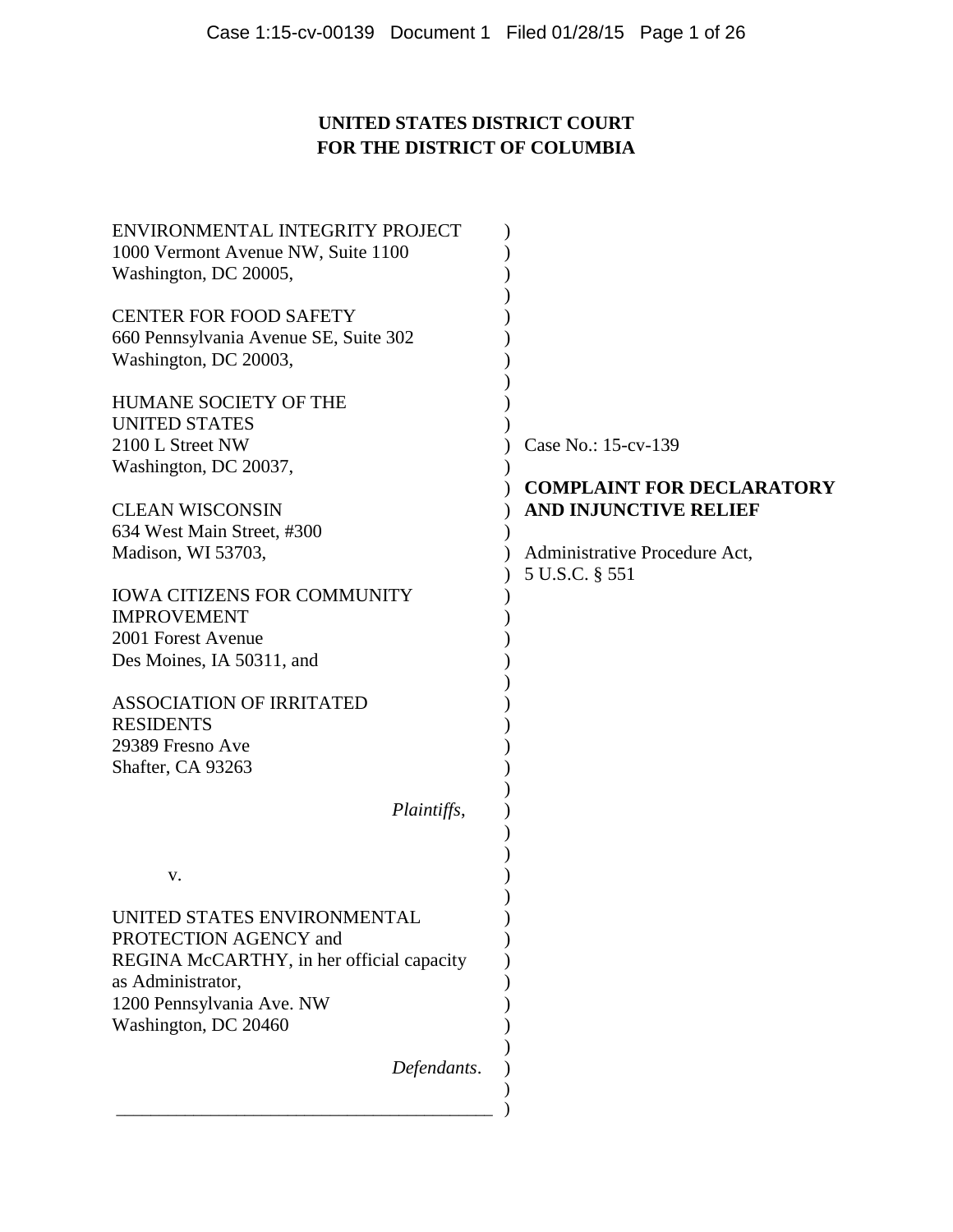### **COMPLAINT**

Plaintiffs Environmental Integrity Project (EIP), Center for Food Safety (CFS), the Humane Society of the United States (HSUS), Iowa Citizens for Community Improvement (ICCI), Association of Irritated Residents (AIR), and Clean Wisconsin (collectively, Plaintiffs), on behalf of themselves and their members, allege as follows:

# **I. NATURE OF ACTION**

1. This is an action for injunctive and declaratory relief under the Administrative Procedure Act (APA), 5 U.S.C. §§ 551 *et seq*., challenging the failure of the United States Environmental Protection Agency (EPA or the Agency) to answer a 2011 legal petition as required by law. That petition requested that EPA use its authority under the federal Clean Air Act (CAA), 42 U.S.C. §§ 7401 *et seq.*, to find that ammonia gas pollution (NH3) endangers public health and welfare, to designate ammonia as a CAA "criteria pollutant" under CAA § 108, and to establish National Ambient Air Quality Standards (NAAQS) for ammonia in the ambient air to protect public health and welfare with an adequate margin of safety under CAA § 109.

2. Ammonia gas harms public health and welfare in numerous ways, including directly causing acute and chronic respiratory health impacts; mixing with other pollutants to form fine particulate matter (PM2.5) that causes, *inter alia*, respiratory symptoms, decreased lung function, aggravated asthma symptoms, heart disease, and premature death; decreasing quality of life in rural communities; polluting water and soil through deposition; creating regional haze that reduces visibility in parks and other scenic places; and decreasing property values. Large livestock operations are the leading source of ammonia gas emissions in the U.S.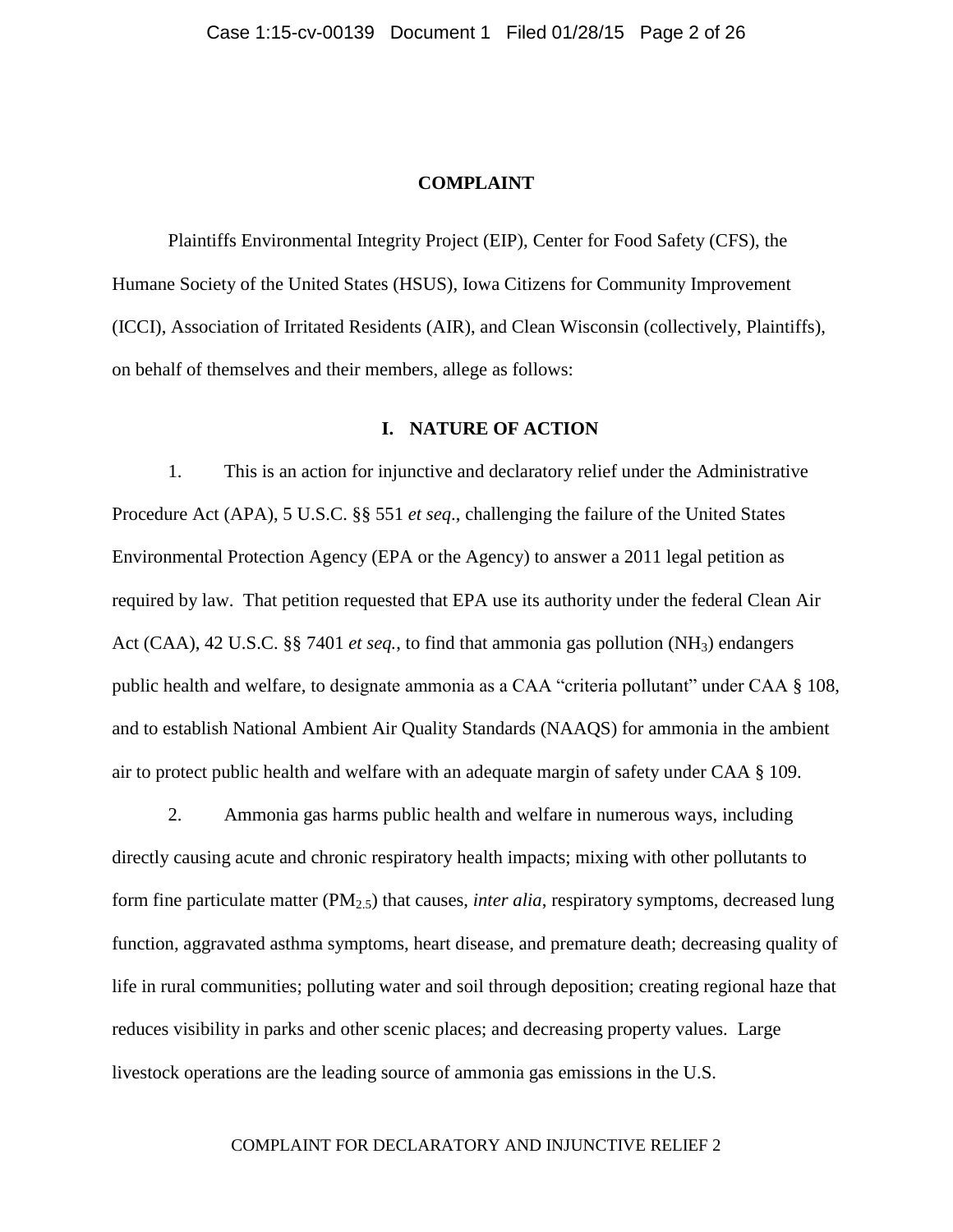## Case 1:15-cv-00139 Document 1 Filed 01/28/15 Page 3 of 26

3. Despite the significant and growing body of scientific research demonstrating that ambient ammonia pollution emitted by animal feeding operations (AFOs), concentrated animal feeding operations (CAFOs), and other sources cause and contribute to air pollution that endangers public health and welfare, EPA has not acted to directly regulate this pollutant under the CAA and as a result, thousands of sources continue to emit ammonia pollution unabated. CAFOs are not currently required to meet any testing, performance, or emission standards under the CAA.

4. Accordingly, on April 5, 2011, EIP and twenty other national, regional, and community-based organizations (collectively, Petitioners) submitted a formal petition to EPA to make an endangerment finding for ammonia and to establish health and welfare-based ambient pollution standards (2011 Petition or Petition). *See* Ex. A. Plaintiffs were among the signatories to the petition. The Petition detailed the ways in which ambient ammonia air pollution endangers public health and welfare and the reasons it meets the CAA requirements for listing as a criteria pollutant.

5. Nearly four years have passed since EPA received the 2011 Petition. However, EPA has not formally responded or taken any meaningful action on the Petition, in violation of the APA. Records obtained in May 2014 pursuant to a July 2013 Freedom of Information Act (FOIA) request indicate that EPA is not actively considering the Petition or moving toward a final determination on the Petition, but rather has yet to take the matter under any meaningful consideration. *See* Ex. B (FOIA Response).

6. As EPA lags, evidence of ammonia air pollution's health and welfare impacts continues to amass, supporting swift action to regulate the pollutant under the CAA. Accordingly, we respectfully request that the Court declare that EPA's failure to respond to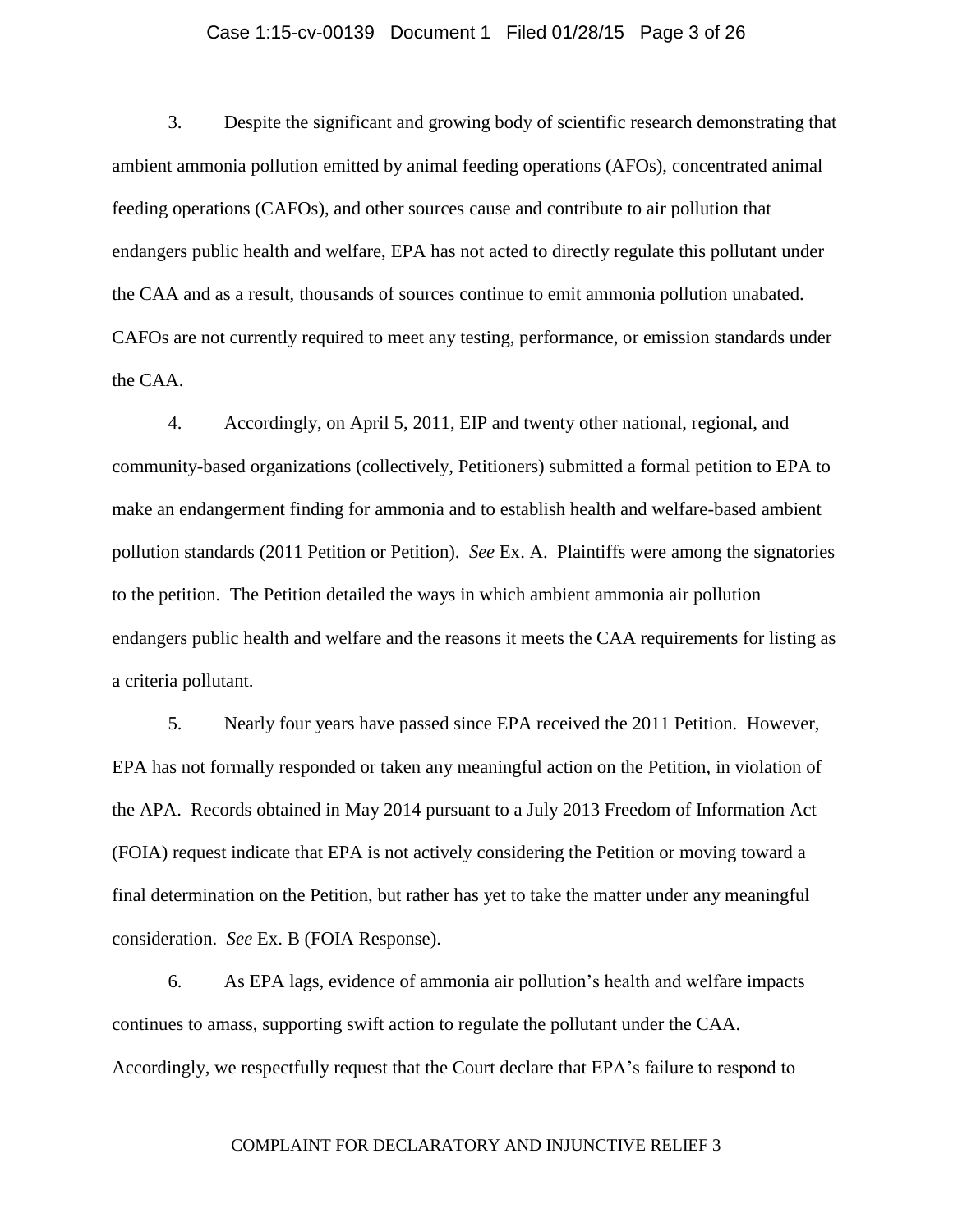Plaintiffs' 2011 petition within a reasonable time violates the APA; order EPA to make a final decision on the 2011 Petition within 90 days; and retain jurisdiction over this matter until EPA has fulfilled its legal obligations, as set forth in this complaint.

# **II. JURISDICTION AND VENUE**

7. This Court has jurisdiction over this action pursuant to 28 U.S.C. §§ 1331 (federal question) and 1346 (United States as Defendant).

8. The relief requested is authorized pursuant to 28 U.S.C. §§ 2201 and 2202 (declaratory relief). An actual, justiciable controversy exists between Plaintiffs and EPA, within the meaning of 28 U.S.C. § 2201 (declaratory judgments).

9. Plaintiffs have a right to bring this action pursuant to the APA, 5 U.S.C. §§ 551- 559, 702-706.

10. Venue is properly vested in this Court pursuant to 28 U.S.C. § 1391(e), because one or more Plaintiffs reside in this District.

## **III. PARTIES**

# *Plaintiffs*

11. Plaintiff EIP is a national nonprofit organization headquartered in Washington, D.C. EIP is dedicated to advocating for more effective enforcement of environmental laws, including the CAA. Since 2002, EIP has worked to improve federal and state regulation of AFOs and CAFOs and to improve air and water quality in areas significantly impacted by these facilities' pollution, focusing in the Upper Midwest and the Mid-Atlantic. EIP advocates for application of clean air laws to AFOs nationwide, because these operations endanger public health and welfare with their unrestricted pollution emissions. EIP also works to gather and analyze pollution data and provide this information to the public, and has been actively engaged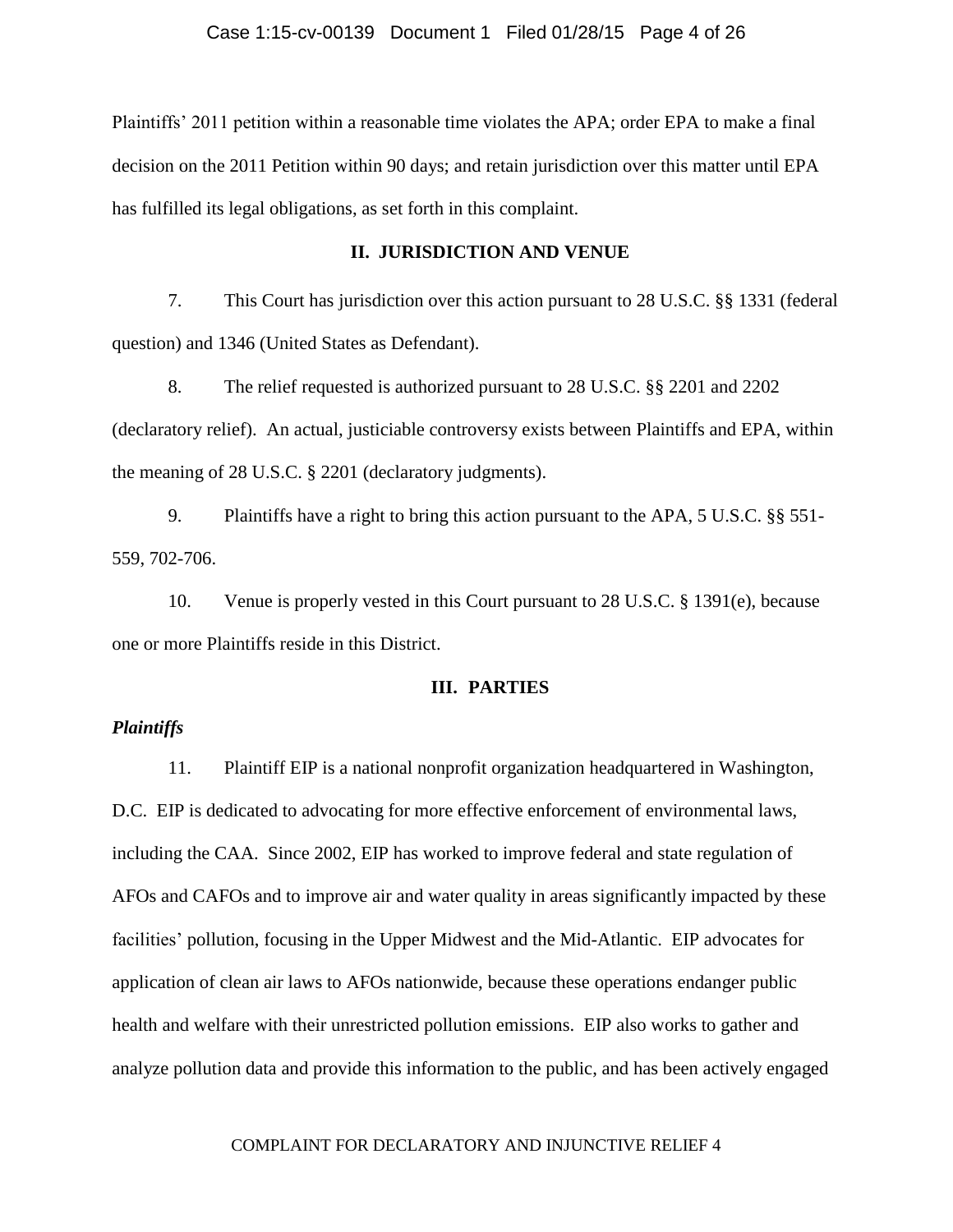## Case 1:15-cv-00139 Document 1 Filed 01/28/15 Page 5 of 26

in EPA's ongoing process, now stalled, to develop accurate tools to estimate AFO air pollution. EIP has a strong organizational interest in strengthening the CAA's regulation of AFO ammonia pollution and is therefore injured by EPA's failure to respond to the 2011 Petition.

12. Plaintiff CFS is a national nonprofit membership organization dedicated to protecting human health and the environment by curbing the proliferation of harmful food production technologies, such as AFOs, and instead promoting sustainable agriculture. CFS represents 600,000 farmer and consumer members throughout the country who support safe, sustainable agriculture. CFS's mission is to protect the public's right to know how their food is produced. CFS utilizes regulatory actions, citizen engagement, legislation, and when necessary, litigation, to promote transparency and accountability in the factory farm industry. CFS believes that EPA must regulate ammonia and other pollutants from factory farms in order to protect human health and the environment and create a healthier, safer food supply.

13. Plaintiff HSUS is a nonprofit organization headquartered in the District of Columbia and incorporated in the State of Delaware. The HSUS is the largest animal protection organization in the United States, representing millions of members and constituents. Since its establishment in 1954, the HSUS has advocated against the inhumane treatment of animals raised for food. To that end, the HSUS actively advocates for better laws to protect animals and the environment; conducts mission-specific campaigns; and advocates against practices that injure, harass or otherwise harm animals, including farm animals and wildlife. Specifically, with its mission to create a humane and sustainable world for all animals—including people and communities—the HSUS endeavors to ensure that its members are aware of and not injured by hazardous substances, including ammonia, released by CAFOs. HSUS has actively campaigned to regulate air pollutants being emitted by CAFOs through efforts with the EPA, in Congress,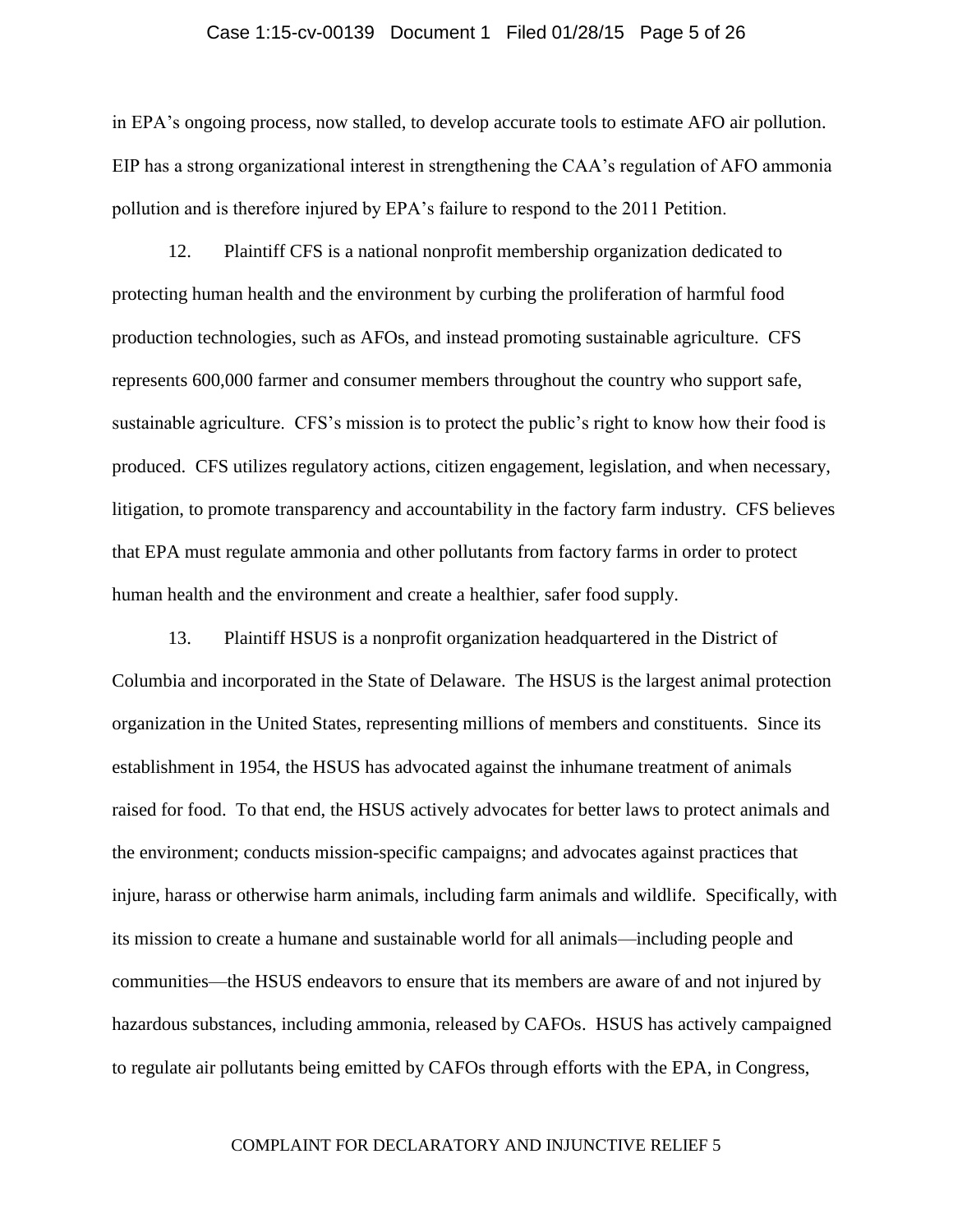## Case 1:15-cv-00139 Document 1 Filed 01/28/15 Page 6 of 26

and in the Courts. A member of HSUS in the Lathrop, California community teamed up with the HSUS to bring a suit against a large chicken CAFO that emitted toxic levels of ammonia into their neighborhood, and HSUS has petitioned the EPA to list and regulate CAFOs as stationary sources under the Clean Air Act. In the course of HSUS cases, experts documented ambient ammonia levels above recommended health limits in the local community. HSUS brings this action on behalf of itself and its members.

14. Plaintiff ICCI is a nonprofit organization that works to empower and unite grassroots Iowans of all ethnic backgrounds to take control of their communities; involve them in identifying problems and needs and in taking action to address them; and be a vehicle for social, economic, and environmental justice. ICCI's thousands of members work to protect rural communities from factory farm air and water pollution at the state and national level. Many ICCI members live, farm, and recreate in rural Iowa, and are directly and adversely affected by AFO ammonia emissions.

15. Plaintiff AIR is a California non-profit corporation that advocates for air quality and environmental health in the San Joaquin Valley, with members living in Kern, Kings, Tulare, Fresno, and Stanislaus counties. Members of AIR live, raise their families, work, and recreate in the San Joaquin Valley. They are adversely affected by exposure to levels of air pollution that exceed the health-based  $PM_{2,5}$  air quality standards. The adverse effects of such pollution include actual or threatened harm to their health, their families' health, their professional, educational, and economic interests, and their aesthetic and recreational enjoyment of the environment in the San Joaquin Valley. On the basis of air quality issues, AIR has fought the growth of local dairy CAFOs in the San Joaquin Valley. For many years, AIR has requested that the San Joaquin Valley Air Pollution Control District regulate ammonia as a precursor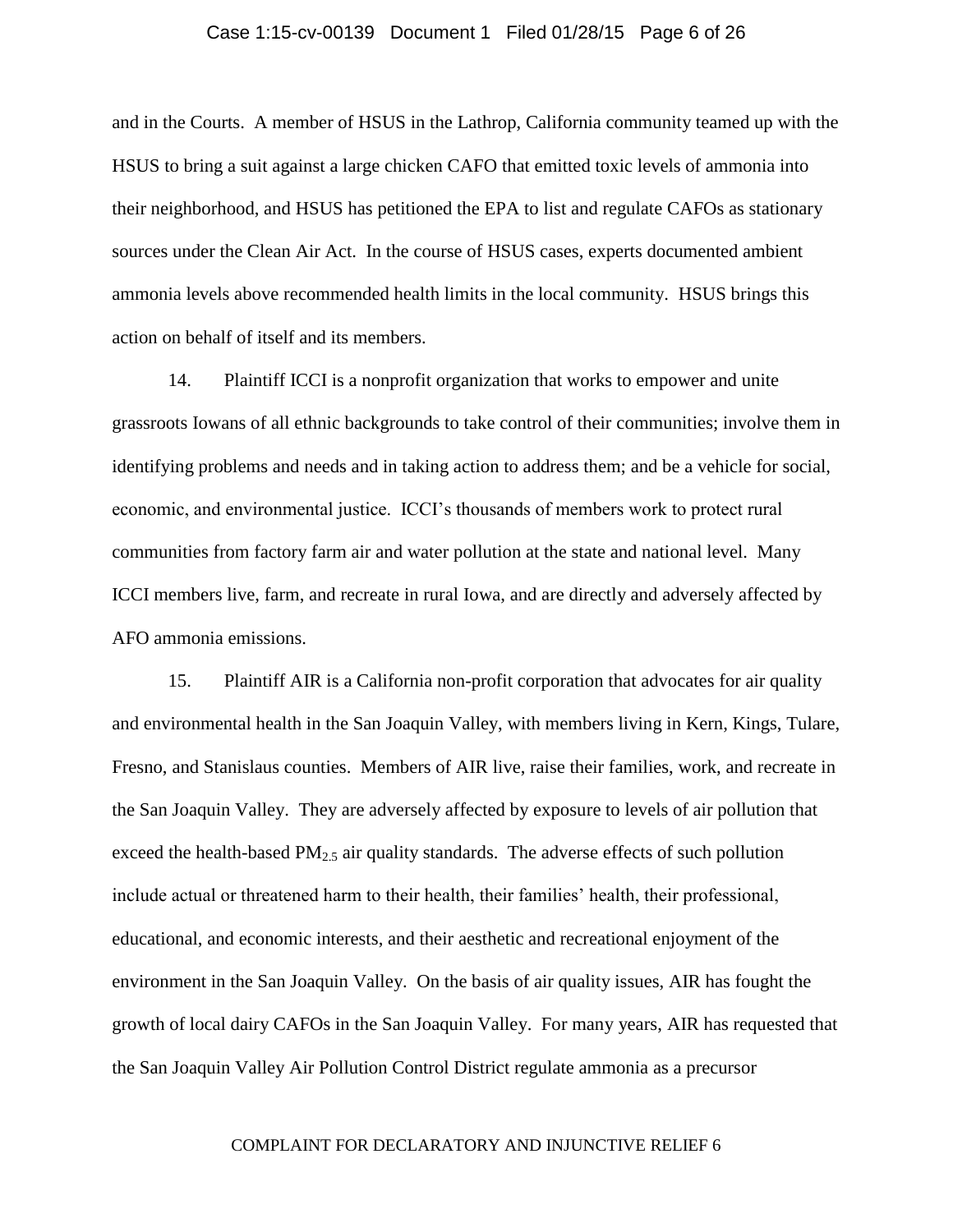## Case 1:15-cv-00139 Document 1 Filed 01/28/15 Page 7 of 26

to  $PM_{2.5}$  because it forms ammonium nitrate in the winter. Wintertime  $PM_{2.5}$  levels in Kern County, at the southern end of the San Joaquin Valley, are the worst in the nation.

16. Plaintiff Clean Wisconsin protects Wisconsin's clean water and air and advocates for clean energy by being an effective voice in the state legislature and by holding elected officials and polluters accountable. Clean Wisconsin's mission is to protect the special places that make Wisconsin such a wonderful place to live, work and play.

17. The environmental, health, aesthetic, economic, informational, and recreational interests of Plaintiffs' members have been and will continue to be adversely affected by EPA's continued failure to act on this Petition.

# *Defendants*

18. Defendant EPA is an "agency" for the purpose of the APA. *See* 5 U.S.C. §§ 551(1), 701(b)(1). EPA is tasked with implementing the federal CAA and regulating air pollution to protect the nation's public health and welfare.

19. Defendant Regina McCarthy is sued in her official capacity as the Administrator of the EPA. As EPA Administrator, Ms. McCarthy is responsible for EPA's actions to address the Petition.

20. Administrator McCarthy and EPA are collectively referred to herein as EPA, the Agency, or Defendant.

# **IV. LEGAL BACKGROUND**

# *Clean Air Act*

21. Congress enacted the CAA in 1970 to "protect and enhance the quality of the Nation's air resources so as to promote the public health and welfare and the productive capacity of its population," CAA § 101(b)(1), and to "encourage or otherwise promote reasonable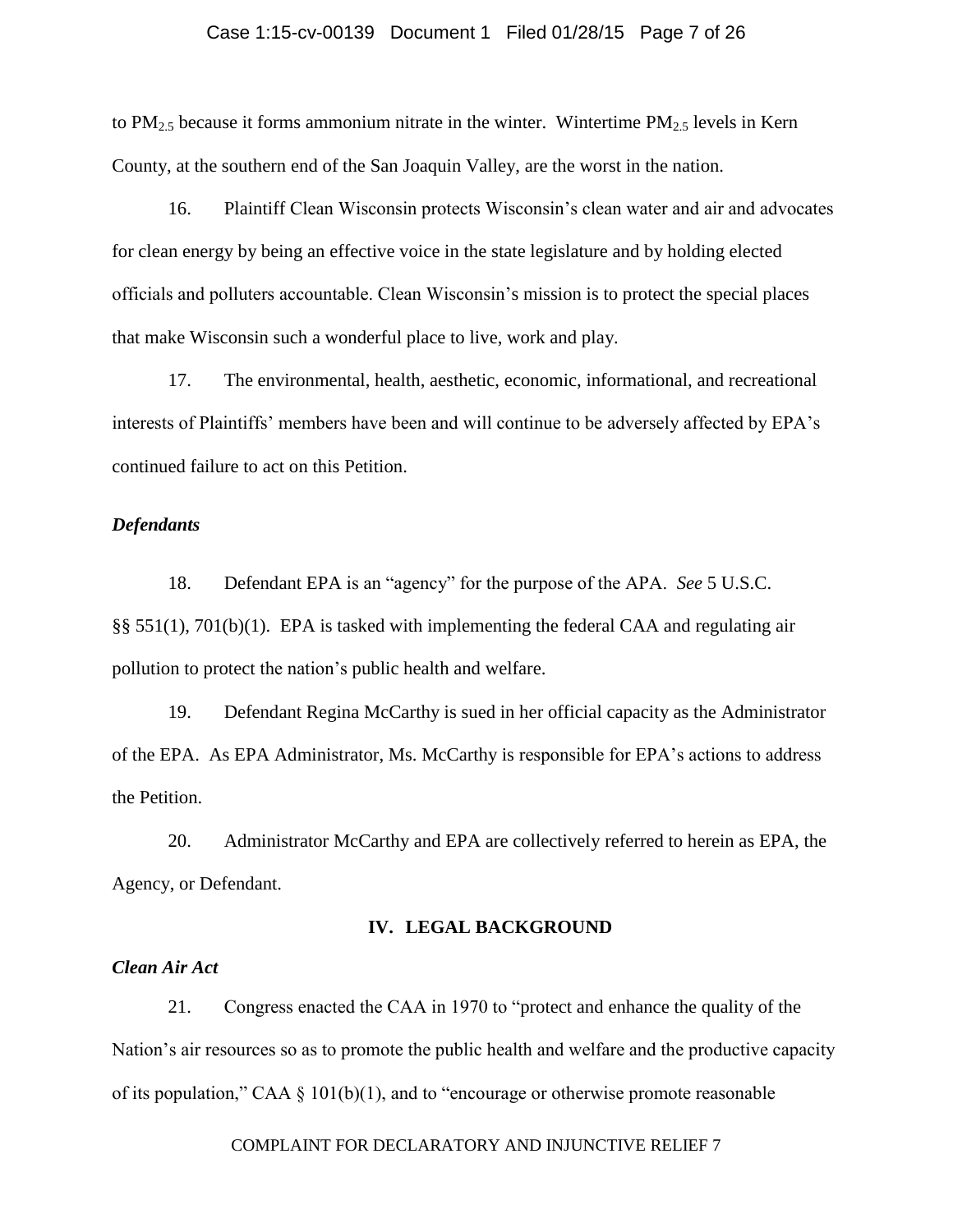## Case 1:15-cv-00139 Document 1 Filed 01/28/15 Page 8 of 26

Federal, State, and local governmental actions . . . for pollution prevention." *Id*. § 101(c). EPA is charged with implementing the CAA, and is responsible for administering federal air pollution programs and delegating authority for state air pollution programs.

22. One of the CAA's primary programs is the criteria pollutant program, under which EPA regulates common air pollutants by establishing National Ambient Air Quality Standards, or NAAQS, to protect public health and welfare by limiting the concentration of criteria pollutants in the ambient air. EPA has regulated six air pollutants under the criteria pollutant program: particulate matter (PM) 10 microns or less in diameter (both  $PM_{10}$  and the smaller  $PM_{2.5}$  fraction), carbon monoxide, nitrogen oxides, sulfur oxides, ground-level ozone, and lead.

23. Section 108 of the CAA establishes the requirements for listing new criteria pollutants under the NAAQS program. The provision requires the EPA Administrator to publish and periodically revise a list that "includes each air pollutant: (A) emissions of which, in h[er] judgment, cause or contribute to air pollution which may reasonably be anticipated to endanger public health or welfare; (B) the presence of which in the ambient air results from numerous or diverse mobile or stationary sources; and (C) for which air quality criteria had not been issued before December 31, 1970, but for which [s]he plans to issue air quality criteria under this section." CAA § 108(a)(1).

24. The CAA defines "air pollutant" broadly as "any air pollution agent or combination of such agents, including any physical, chemical, biological, radioactive . . . substance or matter which is emitted into or otherwise enters the ambient air. Such term includes any precursors to the formation of any air pollutant, to the extent the Administrator has identified such precursor or precursors for the particular purpose for which the term 'air pollutant' is used."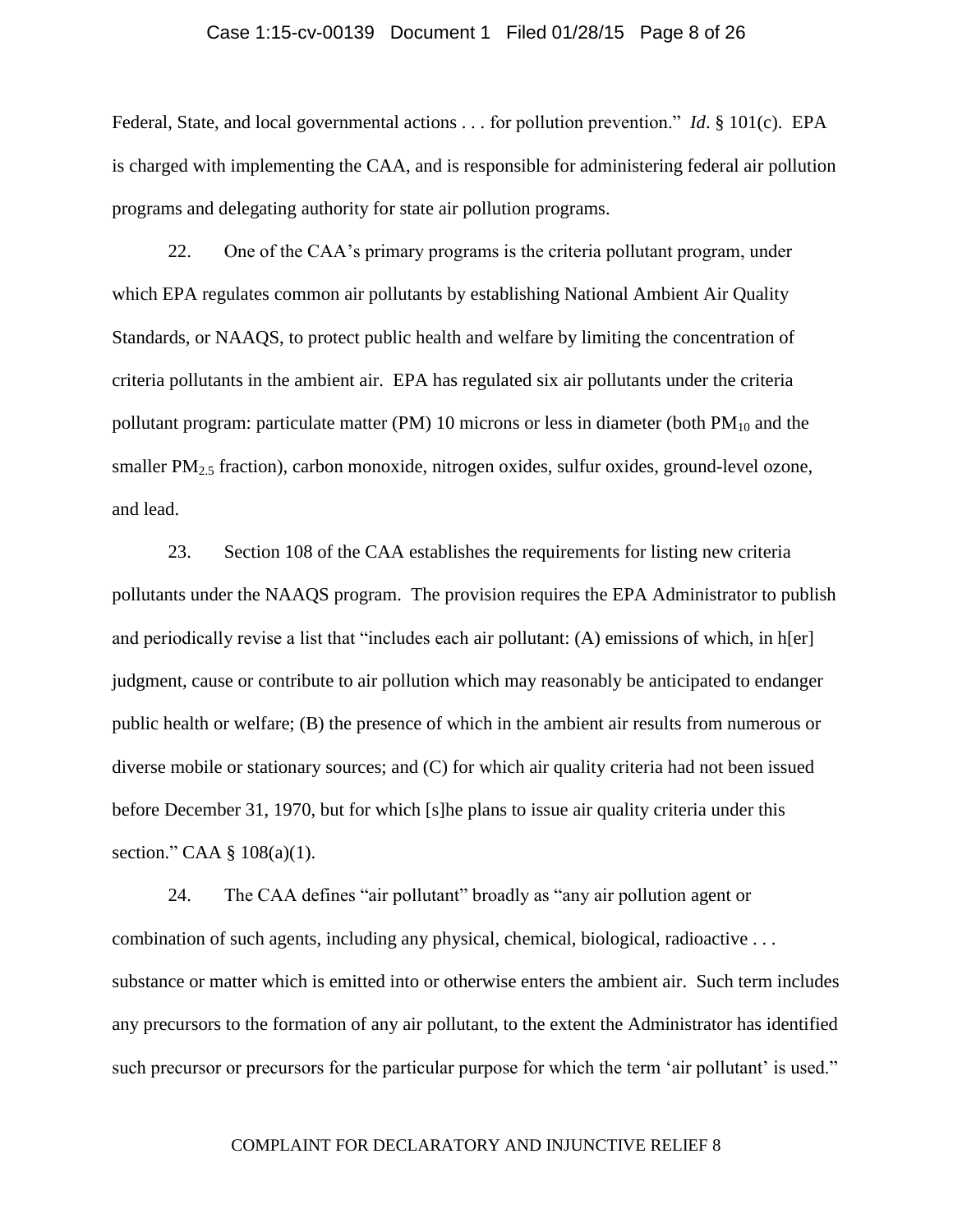## Case 1:15-cv-00139 Document 1 Filed 01/28/15 Page 9 of 26

CAA  $\S$  302(g). EPA defines the ambient air as "that portion of the atmosphere, external to buildings, to which the general public has access." 40 C.F.R. § 50.1(e).

25. Once EPA lists a pollutant as a criteria pollutant under Section 108, the listing triggers non-discretionary duties under Section 109 to establish primary and secondary standards sufficient to protect public health and welfare. The primary standards must protect public health, including the health of sensitive populations. The secondary standards must protect public welfare, "which includes, but is not limited to, effects on soils, water, crops, vegetation, manmade materials, animals, wildlife, weather, visibility, and climate, damage to and deterioration of property, and hazards to transportation, as well as effects on economic values and on personal comfort and well-being, whether caused by transformation, conversion, or combination with other air pollutants." CAA § 302(h). These standards are referred to collectively as the NAAQS.

26. Section 109 requires EPA to review the NAAQS at least every five years and "promulgate such new standards as may be appropriate in accordance with section [108]," providing that the Agency "may review and revise criteria or promulgate new standards earlier or more frequently." CAA § 109(d).

27. Once EPA establishes a NAAQS, areas which do not meet the NAAQS must adopt a state implementation plan (SIP) to reduce emissions and attain the standard by the applicable deadline. To ensure compliance with the NAAQS, states must implement permitting programs applicable to stationary sources in nonattainment areas (New Source Review) and in areas that meet the standard (Prevention of Significant Deterioration).

28. All stationary sources that meet "major" source thresholds for emissions of a criteria pollutant or other regulated pollutant must obtain a preconstruction New Source Review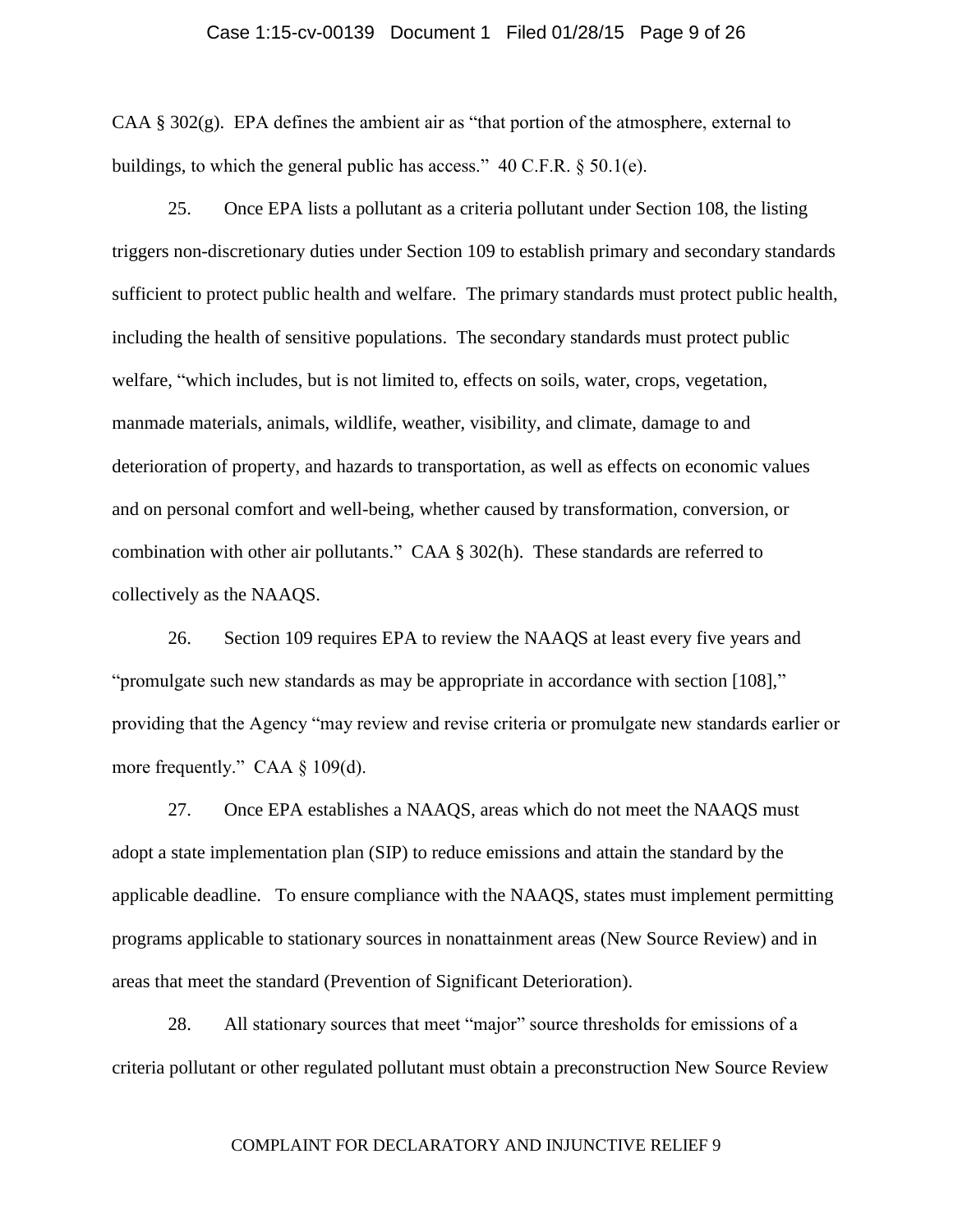## Case 1:15-cv-00139 Document 1 Filed 01/28/15 Page 10 of 26

or Prevention of Significant Deterioration permit and a CAA operating permit, known as a Title V Permit. Title V permits include all SIP requirements and all other CAA requirements, including those necessary to bring the airshed into compliance with, or maintain compliance with, the NAAQS.

# *Administrative Procedure Act*

29. Under the APA, agencies must "give an interested person the right to petition for the issuance, amendment, or repeal of a rule." 5 U.S.C. § 553(e). A "rule" is "the whole or part of an agency statement of general or particular applicability and future effect designed to implement, interpret, or prescribe law or policy." *Id.* § 551(4).

30. The APA requires that "[w]ith due regard for the convenience and necessity of the parties or their representatives and within a reasonable time, each agency shall proceed to conclude a matter presented to it." *Id.*. § 555(b). If an agency denies a petition in whole or in part, it must provide "[p]rompt notice" to the petitioner. *Id*. § 555(e).

31. The APA grants a right of judicial review to "[a] person suffering legal wrong because of agency action, or adversely affected or aggrieved by agency action." *Id*. § 702. "Agency action" is defined to include the "failure to act." *Id*. § 551(13).

32. Courts "shall compel agency action unlawfully withheld or unreasonably delayed," *id*. § 706(1), and "hold unlawful and set aside agency action, findings, and conclusions found to be arbitrary, capricious, an abuse of discretion, or otherwise not in accordance with law." *Id*. § 706(2)(A).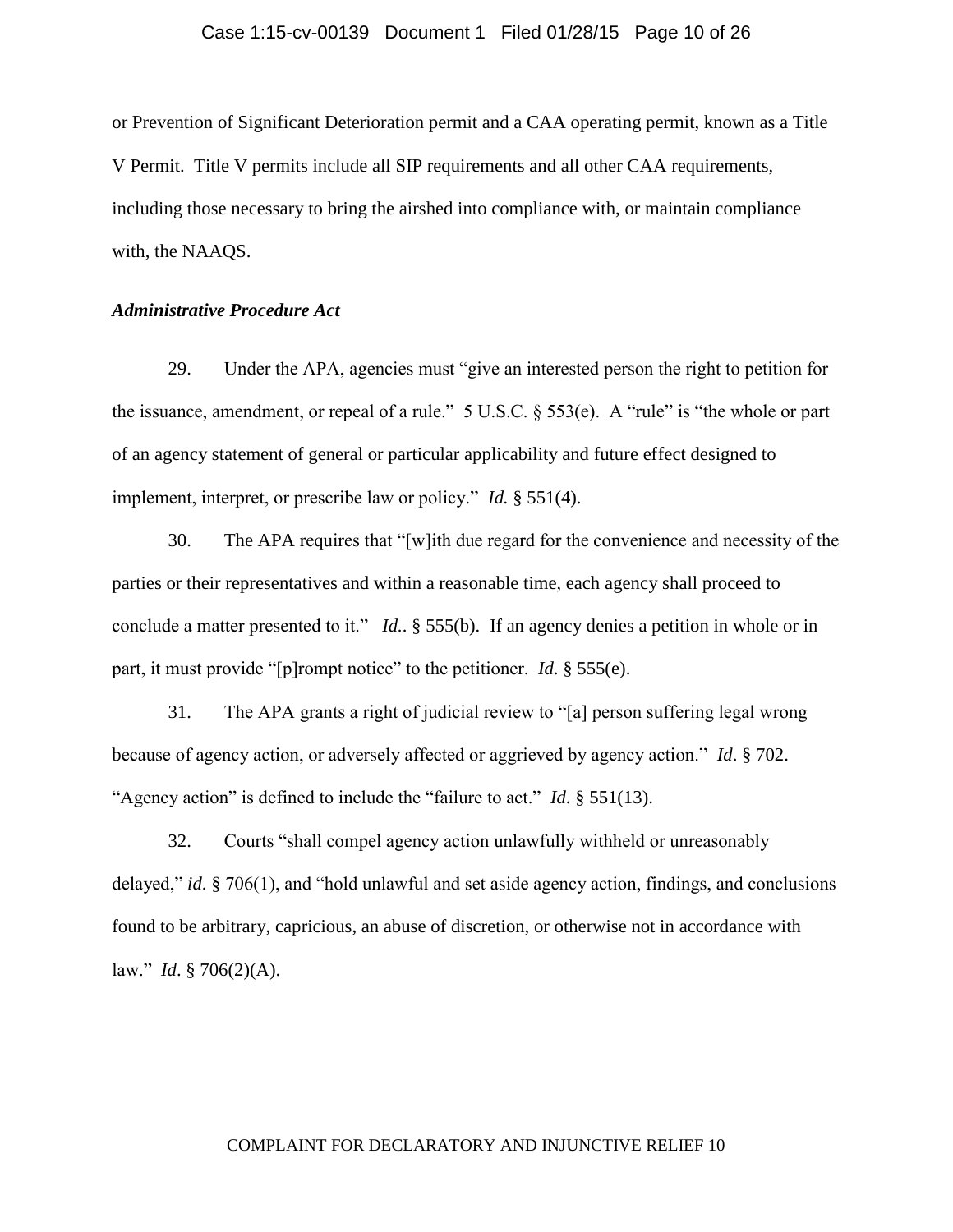# **V. FACTUAL BACKGROUND**

### *Sources of Ammonia Emissions*

33. Numerous industries contribute to the nation's ammonia gas emissions, including fertilizer plants, coal plants, sewage treatment plants, petroleum refineries, paper mills, and natural sources. However, EPA has described livestock operations as a "dominant" contributor. EPA, *Estimating Ammonia Emissions from Anthropogenic Nonagricultural Sources – Draft Final Report* 1 (Apr. 2004). U.S. livestock production itself is dominated by AFOs and CAFOs. U.S. Department of Agriculture, National Agricultural Statistics Service (2012).

34. AFOs and CAFOs are facilities that confine livestock in buildings or feedlots without vegetation, storing the large quantities of waste generated in pits, lagoons, or stockpiles before disposal, typically via application to crop land. CAFOs are the subset of the largest AFOs, and can house hundreds, thousands, or even millions of animals in confinement conditions. These operations, according to EPA, "congregate animals, feed, manure and urine, dead animals, and production operations on a small land area. Feed is brought to the animals rather than the animals grazing or otherwise seeking feed in pastures, fields, or on rangeland." EPA Region 7, *What is a CAFO?*, [http://www.epa.gov/rgytgrnj/water/cafo/index.htm.](http://www.epa.gov/rgytgrnj/water/cafo/index.htm) EPA recently estimated that there are approximately 20,000 CAFOs nationwide. National Pollutant Discharge Elimination System ("NPDES") Concentrated Animal Feeding Operation ("CAFO") Reporting Rule, 76 Fed. Reg. 65,431, 65,445 (Oct. 21, 2011).

35. AFO and CAFO waste contain organic nitrogen compounds, which produce ammonia and ammonium  $(NH_4^+)$  as byproducts of the microbial decomposition process during storage and application. As a result, AFOs emit ammonia gas from all areas containing waste,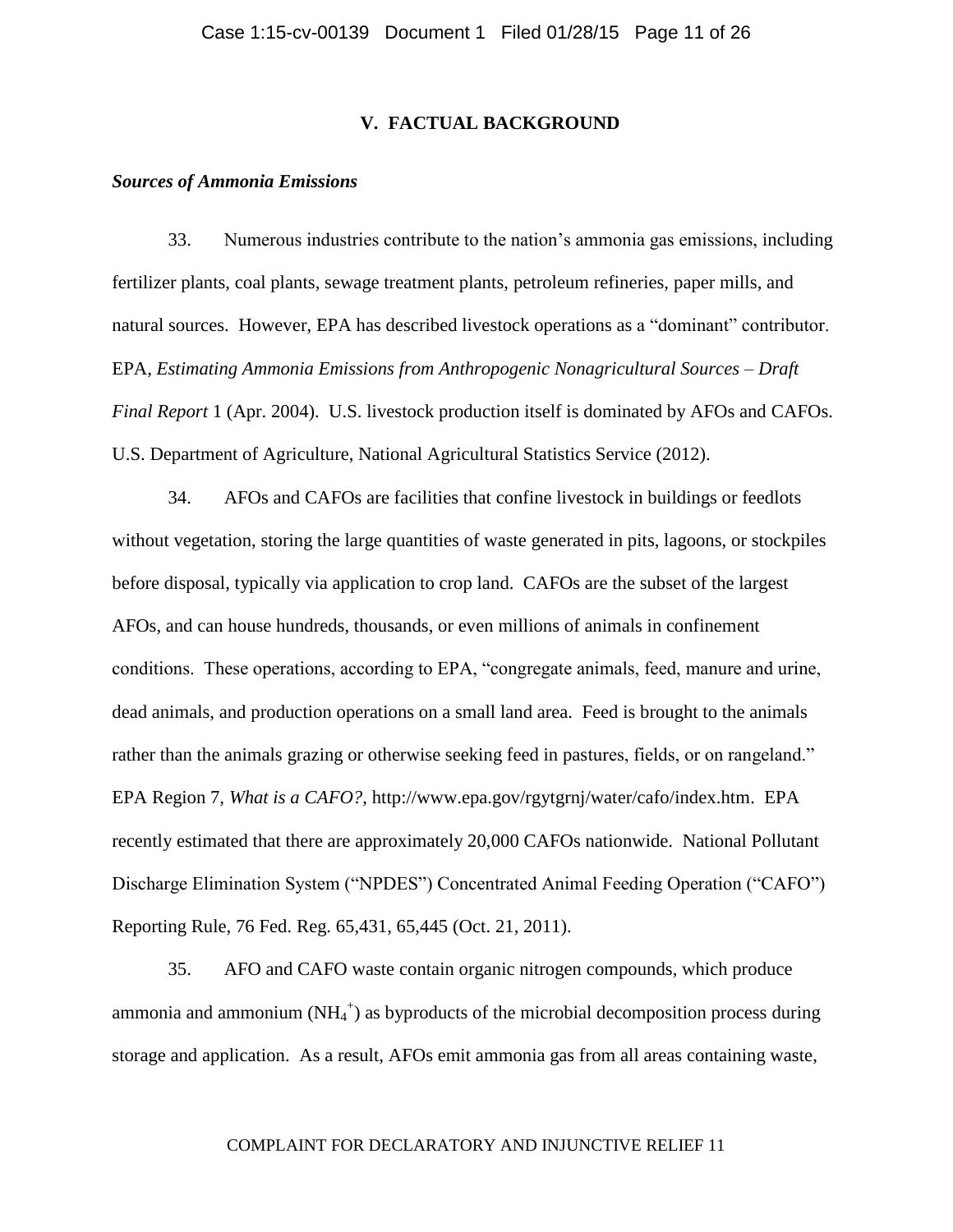# Case 1:15-cv-00139 Document 1 Filed 01/28/15 Page 12 of 26

including livestock confinement buildings and their ventilation systems, feedlots, liquid and solid animal waste storage facilities, and land application fields.

36. These emissions have both short- and long-range impacts, and have a typical transport time ranging from one to five days.<sup>1</sup> Because "[p] recipitation readily removes most reactive nitrogen compounds, such as ammonia and nitrogen oxides, from the atmosphere,"<sup>2</sup> a significant percentage of volatilized ammonia can re-deposit within these first few days. Deposition comprising up to 20% of the volatilized gas occurs within several hundred meters of the emissions source.<sup>3</sup> Ammonia that stays in the atmosphere may react with acidic compounds such as nitrogen oxides and sulfur dioxide, forming small particles of ammonium nitrate and ammonium sulfate known as ammonium aerosols.<sup>4</sup> Ammonia that converts to ammonium aerosol particles rather than depositing directly has a much longer average transport time, ranging from one to fifteen days, and these particles may travel thousands of kilometers before re-depositing.<sup>5</sup>

# *Public Health Impacts of Ammonia*

37. Exposure to ammonia alone or in combination with other pollutants can cause a broad range of acute and chronic health impacts, including eye, nose, throat, and chest irritation, headache, dizziness, urge to cough, and general discomfort. EPA and peer-reviewed research demonstrates ammonia's toxicity; prolonged exposure to low concentrations of ammonia can

 $\overline{a}$ 

<sup>1</sup> Viney P. Aneja et al., *Ammonia Assessment from Agriculture: U.S. Status and Needs*, 37 Envtl. Quality 515, 516 (2008) [hereinafter Aneja].

<sup>2</sup> U.S. Department of the Interior, U.S. Geological Survey (USGS), *Atmospheric Deposition Program of the U.S. Geological Survey: Fact Sheet FS-112-00* at 2 (Dec. 2000), *available at* http://bqs.usgs.gov/AcidRain/program.pdf. 3 Shabtai Bittman & Robert Mikkelsen, *Ammonia Emissions from Agricultural Operations: Livestock*, 93 Better Crops through Plant Food 1, 29 (2009).

<sup>4</sup> *Id*.

 $<sup>5</sup>$  Aneja, *supra*, at 516.</sup>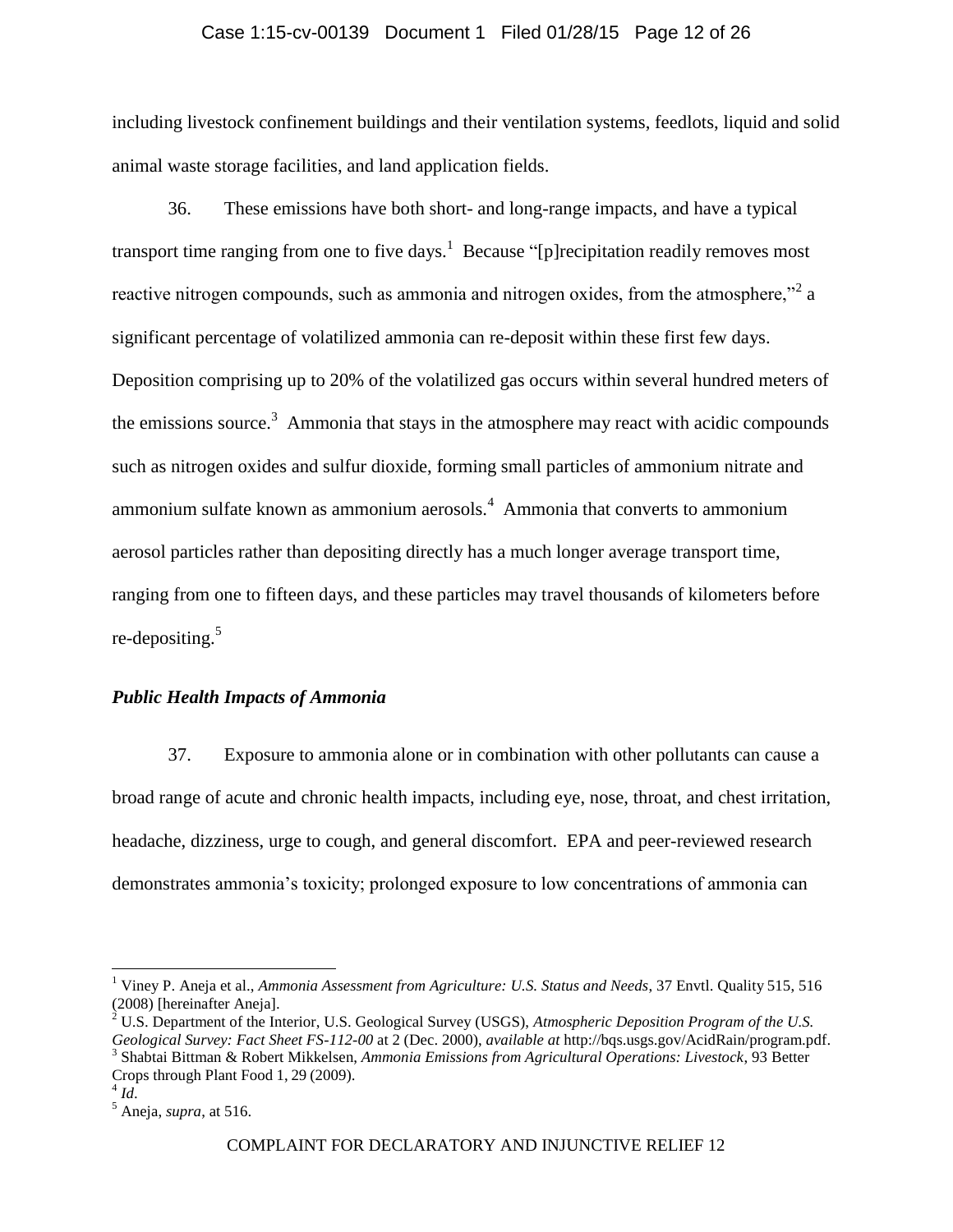# Case 1:15-cv-00139 Document 1 Filed 01/28/15 Page 13 of 26

cause long-term health impacts, while short-term exposure to extremely high concentrations can be fatal.

38. Several federal government agencies have established public exposure recommendations and worker exposure limits and regulations for ammonia gas due to its proven health and safety risks. However, with the exception of the Occupational Safety and Health Administration's limited workplace exposure limits, which assume exposures of no more than 40 hours per week, these are recommendations based on exposure research, rather than enforceable limits. Moreover, these various health benchmarks and exposure limits were established considering exposure to ammonia in isolation. AFOs and CAFOs emit ammonia in combination with numerous other air pollutants, including hydrogen sulfide, particulate matter, methane, volatile organic compounds (VOCs) and endotoxins. These ammonia emissions contribute to a mix of air pollution that poses a greater public health threat than ammonia gas alone, and communities living near AFOs have documented adverse health effects as a result of these mixed exposures.

39. Researchers who have studied the health impacts of ammonia air pollution, alone and in combination with these other AFO air emissions, have recommended that EPA regulate ammonia under the CAA. In 2002, Iowa State University and the University of Iowa issued a comprehensive study that compiled and analyzed significant published research on the human health effects of ammonia gas exposure from CAFOs. This study found that exposure to very low levels of ammonia can cause adverse health effects and that peer-reviewed research has linked exposure to CAFO emissions to an increased prevalence of respiratory symptoms. As a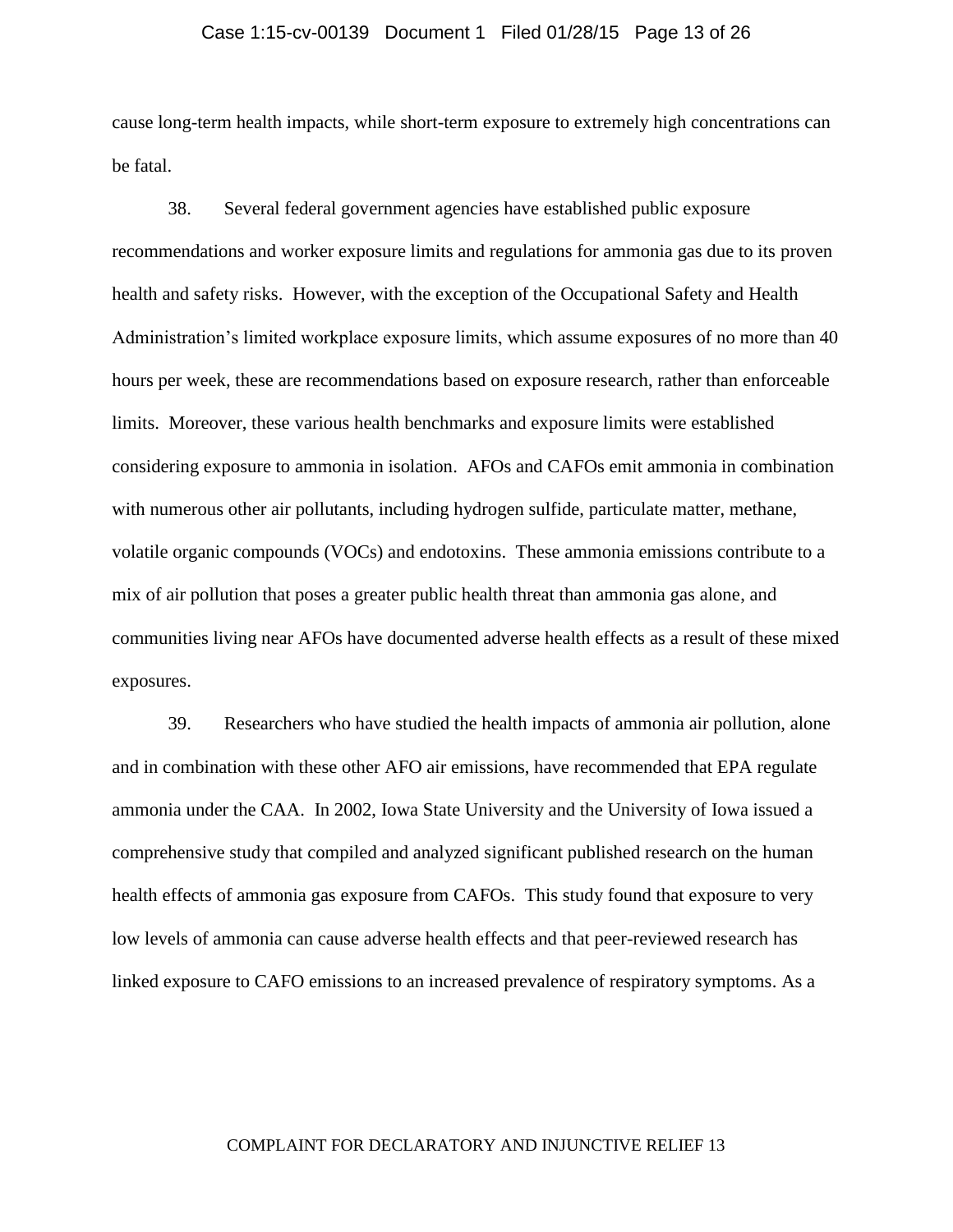# Case 1:15-cv-00139 Document 1 Filed 01/28/15 Page 14 of 26

result, the Universities recommended that EPA regulate ammonia under the CAA NAAQS program and establish a health-based ambient ammonia limit of 0.15 ppm.<sup>6</sup>

40. In 2008, the Pew Commission on Industrial Farm Animal Production (Commission), an independent project of Johns Hopkins Bloomberg School of Public Health and the Pew Charitable Trusts, released another comprehensive report on the impacts of industrial livestock production. This report, "Putting Meat on the Table: Industrial Farm Animal Production in America,"<sup>7</sup> compiled the published literature on a wide range of CAFO impacts, including ammonia and other air emissions, and their effects on public health. Among its recommendations, the Commission concluded that "EPA should enforce all provisions of . . . the [CAA] that apply to [industrial livestock operations] and "should develop a standardized approach for regulating air pollution" from CAFOs under the CAA. $^8$  The Commission also noted the complicated health effects of the mixed air pollutants found in CAFO emissions and the importance of considering these mixed exposures when assessing health risks.

41. In addition to the established health effects of ammonia itself, the gas is also a precursor to the formation of  $PM_{2.5}$ , which causes a distinct set of health threats. Ambient ammonia pollution that reacts with other compounds forms ammonium aerosol particles that are smaller than 2.5 microns in diameter, and are therefore  $PM_{2.5}$ . Because such extremely small particles are inhalable and can lodge deeply in the lungs and even enter the bloodstream,  $PM_{2.5}$ causes a suite of significant public health impacts, including respiratory symptoms, decreased lung function, aggravated asthma symptoms, chronic bronchitis, irregular heartbeat, heart attacks, and premature death.

 $\overline{a}$ 

<sup>6</sup> Iowa State Univ. & Univ. of Iowa Study Group, *Iowa Concentrated Animal Feeding Operations Air Quality Study* 9 (2002).

<sup>7</sup> Pew Commission on Industrial Farm Animal Production, *Putting Meat on the Table: Industrial Farm Animal Production in America* (2008).

<sup>8</sup> *Id.* at 75.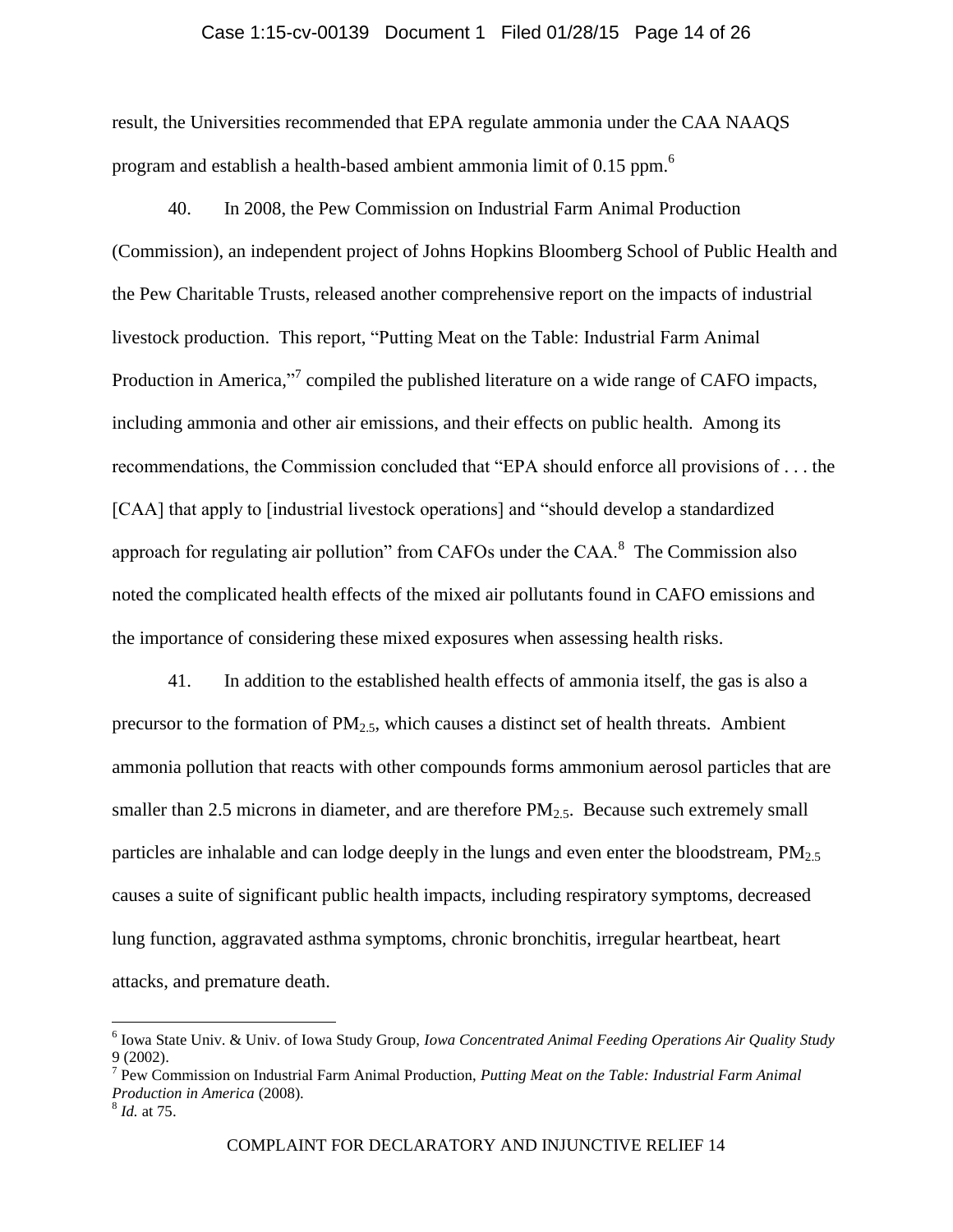# Case 1:15-cv-00139 Document 1 Filed 01/28/15 Page 15 of 26

42. Research indicates that ammonia emissions are a significant driver of seasonal  $PM<sub>2</sub>$ , formation in certain geographic regions, and that reductions in ammonia emissions are an effective way to reduce  $PM_{2.5}$  concentrations, particularly in winter.<sup>9</sup> One study estimated that ammonia comprises 47% of the PM<sub>2.5</sub> in the Eastern U.S.<sup>10</sup> Another study conservatively estimates that ammonia emissions from livestock specifically lead to the formation of 9-11% of total PM<sub>2.5</sub> in the U.S., and up to 20% of winter PM<sub>2.5</sub> in the Upper Midwest.<sup>11</sup> Ammonium nitrate in the San Joaquin Valley ranges between 54% and 65% of total  $PM_2$ , mass during peak winter days. $^{12}$ 

# *Public Welfare Impacts of Ammonia*

 $\overline{a}$ 

43. AFO ammonia emissions negatively impact public welfare in several ways. Ammonia emissions re-deposit in water and on land, contributing to nitrogen pollution in waterways and to the acidification of soils and forests. Nitrogen deposition in waterways leads to nutrient overloading, or eutrophication, that causes algae blooms, harms the aquatic ecosystem, and leads to the creation of "dead zones" where fish and other aquatic life cannot survive. Terrestrial ammonia nitrogen deposition decreases soil quality and cropland productivity, harms vegetation, and degrades the health of forest ecosystems.

44. Ammonia air pollution and the ammonium aerosol particles it creates contribute to the formation of regional haze by scattering and absorbing light particles. In addition to the health impacts to humans and wildlife resulting from particulate matter, haze harms public

<sup>9</sup> R. W. Pinder et al., *Environmental Impact of Atmospheric NH<sup>3</sup> Emissions Under Present and Future Conditions in the Eastern United States*, 35 Geophysical Res. Letters L12808, 1 (June 2008).

<sup>10</sup> Natalie Anderson et al., *Airborne Reduced Nitrogen: Ammonia Emissions from Agriculture and Other Sources*, 29 Env't Int'l 277 (2003).

 $11$  Alexander N. Hristov, Associate Professor of Dairy Nutrition, Penn State Department of Dairy and Animal Science, *Livestock Contribution to Fine Particulate Matter (PM2.5) in the U.S.*, 3 (Feb. 16, 2009).

<sup>&</sup>lt;sup>12</sup> San Joaquin Valley Air Pollution Control District, 2012 PM2.5 Plan at 2-10, 2-11 (Dec. 20, 2012), http://www.valleyair.org/Air\_Quality\_Plans/PM25Plan2012/CompletedPlanbookmarked.pdf.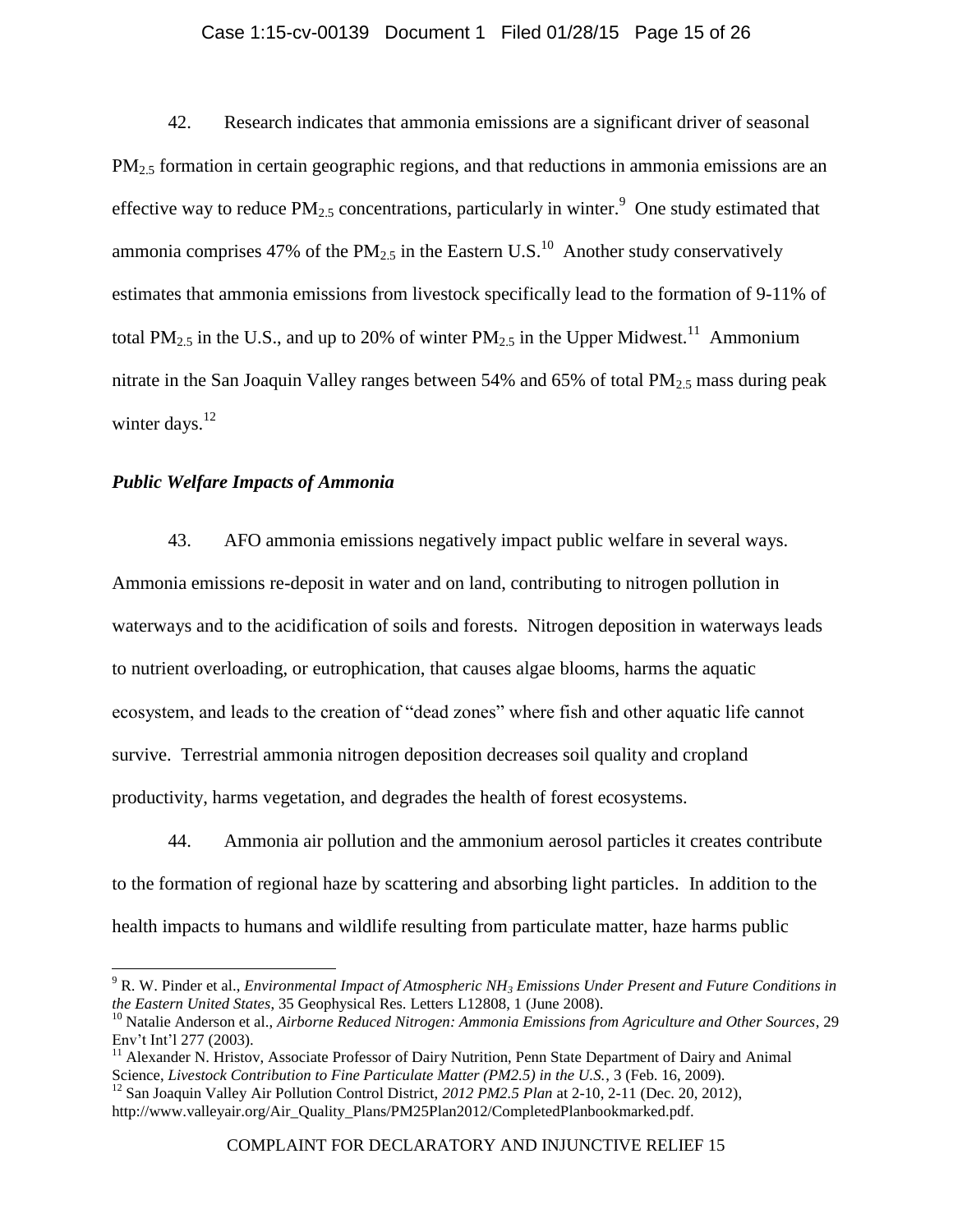# Case 1:15-cv-00139 Document 1 Filed 01/28/15 Page 16 of 26

welfare by degrading visibility in wilderness areas, areas of cultural significance, and other scenic areas, such as the Grand Canyon, Yosemite, Sequoia National Park, Shenandoah National Park, and the Columbia Gorge National Scenic Area. Haze has also been associated with impacts to climate and changes in precipitation.

45. Of immediate concern to those living near AFOs, AFO ammonia emissions contribute to nuisance odors in rural communities, in turn threatening personal comfort and wellbeing. Research has demonstrated that exposure to AFO emissions, including ammonia, can adversely affect mood and increase rates of anger, tension, fatigue, confusion, and depression. These emissions further decrease quality of life by making it unpleasant for rural citizens to spend time outdoors.

46. Economic researchers and courts have recognized that ammonia air pollution, in combination with other AFO air emissions and AFO quality of life impacts, also contributes to a documented decline in property values near AFOs. Missouri researchers calculated that every Missouri CAFO lowered surrounding property values by approximately \$2.68 million.<sup>13</sup> The Supreme Court of Nebraska has held that a tax board acted arbitrarily when it failed to adjust a home's value downward due to its proximity to a large cattle feedlot. *Darnall Ranch, Inc. v. Banner Co. Bd. of Equal.*, 753 N.W.2d 426 (Neb. 2008).

# *EPA's National Air Emissions Monitoring Study*

 $\overline{\phantom{a}}$ 

47. Despite these numerous public health and welfare impacts from ammonia and the  $PM<sub>2</sub>$ , it forms in the atmosphere, EPA has not used its authority under the CAA or other air pollution statutes that it administers to quantify, control, or reduce ambient ammonia pollution.

<sup>13</sup> Mubarak, H., T.G. Johnson, & K.K. Miller, *The Impacts of Animal Feeding Operations on Rural Land Values*, Report R-99-02, College of Agriculture, Food and Natural Resources, University of Missouri–Columbia, 8 (1999).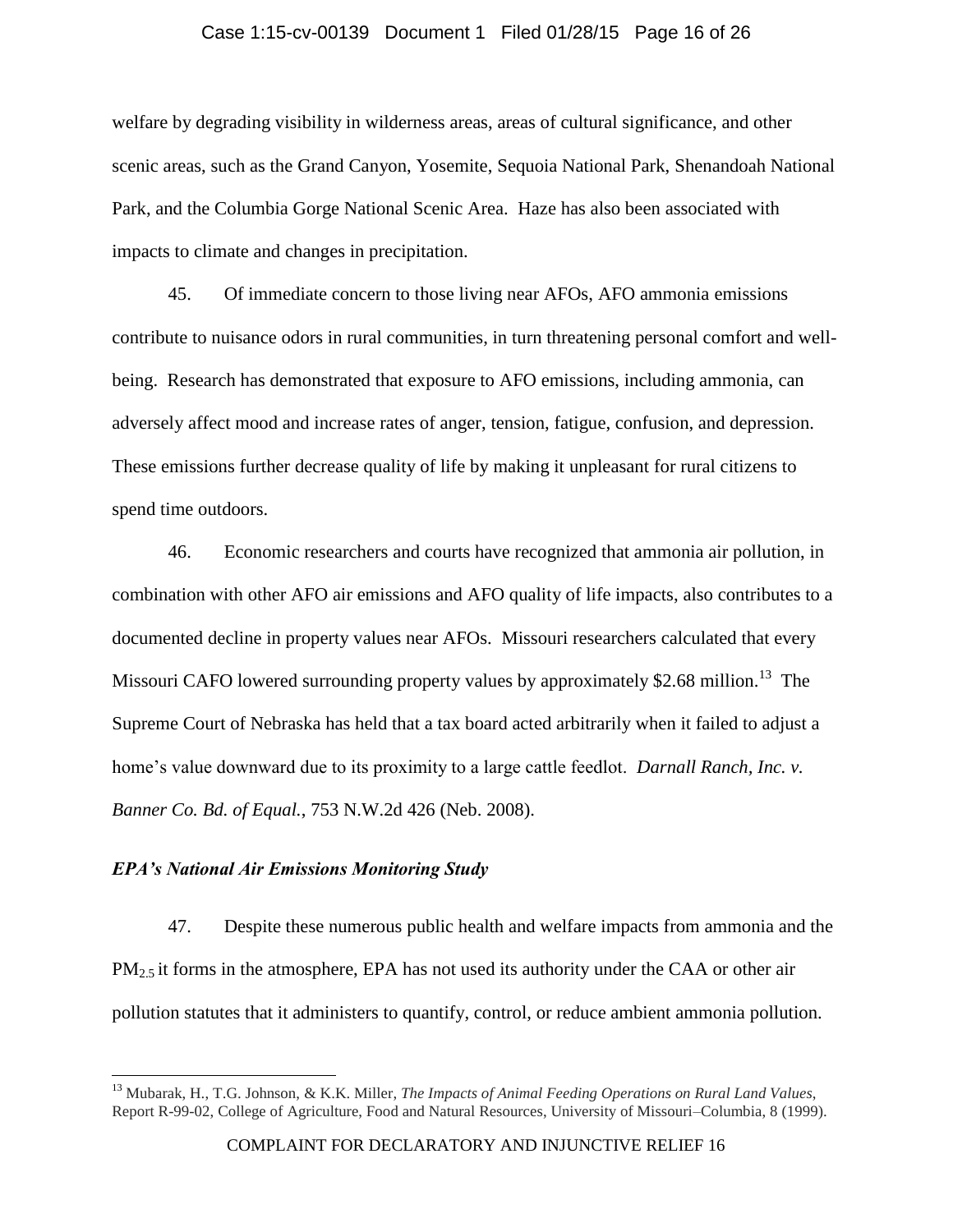## Case 1:15-cv-00139 Document 1 Filed 01/28/15 Page 17 of 26

In fact, EPA has set no requirements for AFOs to restrict air emissions of any pollutants under the CAA or other air pollution laws.<sup>14</sup> EPA has initiated a protracted process to develop methods to estimate air emissions from AFOs, including ammonia, however, and now seeks to justify its delay in responding to the 2011 Petition by relying on this related, but wholly distinct, process.

48. In recognition that a lack of emissions estimates for AFOs has hindered EPA from effectively regulating AFOs under the CAA and other statutes it administers, EPA entered into an Air Compliance Agreement with thousands of AFO operators in 2005 to obtain information necessary to develop emissions estimating methodologies (emission factors). These AFOs paid for a two-year National Air Emissions Monitoring Study (NAEMS) and agreed to participate in air emissions monitoring. In exchange, EPA granted them safe harbor from EPA enforcement for past civil violations of the permitting provisions of the CAA and the ammonia emissions reporting requirements of the Comprehensive Environmental Response, Compensation and Liability Act (CERCLA) and the Emergency Planning and Community Right-to-Know Act (EPCRA) until EPA establishes AFO emission factors.

49. NAEMS involved monitoring emissions of ammonia, hydrogen sulfide, VOCs, and particulate pollution at 24 AFO sites between 2007 and 2009. The study only monitored emissions from confinement areas and waste storage systems, and did not address land application of waste, a major source of ammonia emissions. Within 18 months of the conclusion of NAEMS data collection, EPA was to evaluate the data collected and publish unit-specific emission factors. Under the Air Compliance Agreement, once EPA published the final emission factors, participating AFOs would have been required to apply the factors to their facilities to calculate their emissions; assess whether their facilities are in compliance with the CAA, CERCLA, and EPCRA; and either bring their facilities into compliance with the statutes or

 $\overline{\phantom{a}}$ 

<sup>&</sup>lt;sup>14</sup> *See* discussion of potential future regulation of ammonia as a PM<sub>2.5</sub> precursor, *infra*.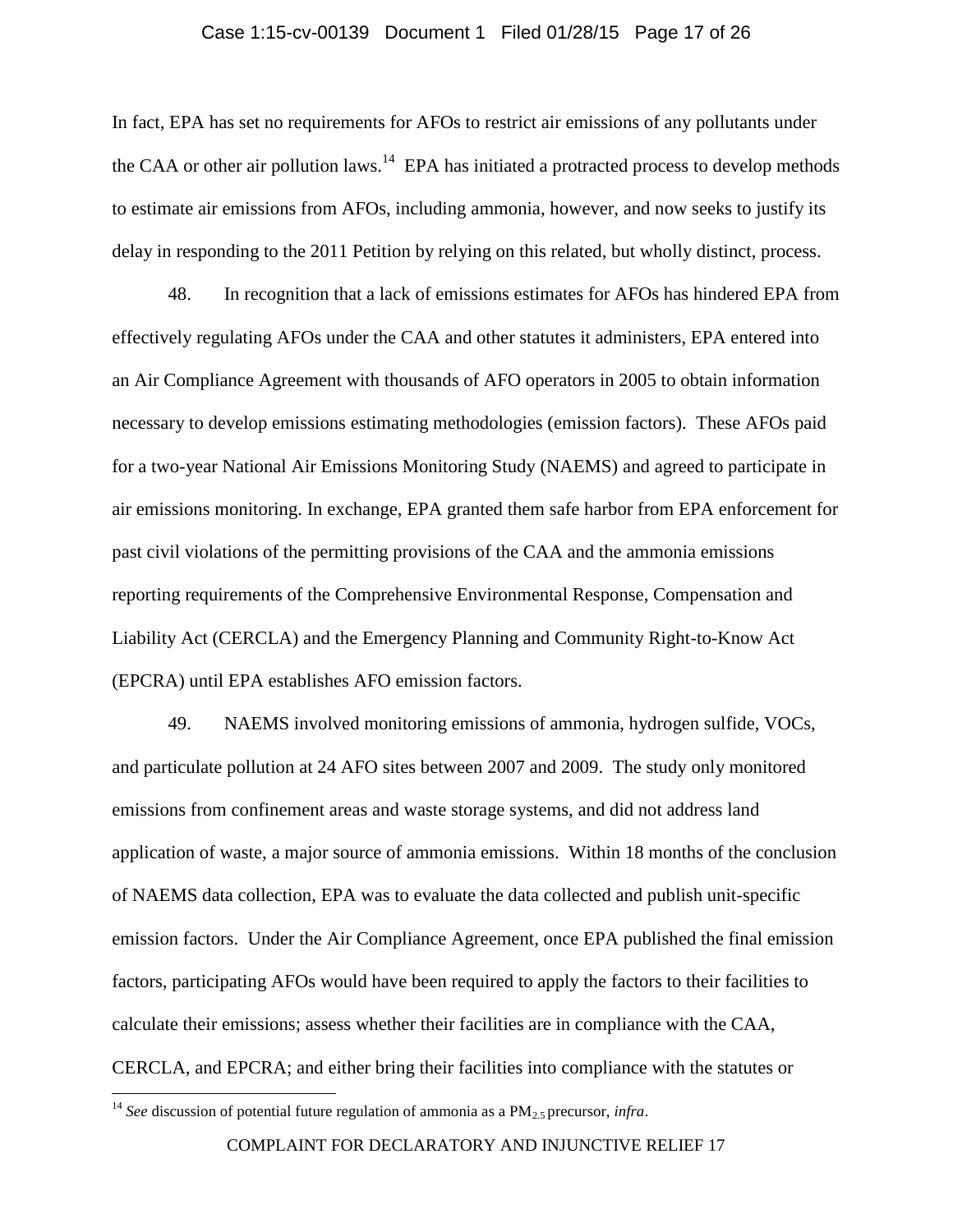# Case 1:15-cv-00139 Document 1 Filed 01/28/15 Page 18 of 26

certify to the EPA that no federal statutory requirements apply to their facilities' emissions, based on the emission factors provided.

50. EPA issued two draft emission factors, addressing the broiler chicken sector and hog and dairy open waste storage systems, for public comment in March 2012. Subsequently, EPA's Science Advisory Board Animal Feeding Operation Emission Review Panel issued a report highly critical of the NAEMS methodology, the data generated, and the initial draft emission factors. EPA has not issued any additional or revised draft emission factors since.

51. EPA's limited actions to establish AFO emission factors do not bring EPA closer to a determination on the 2011 Petition. The emission factors that EPA may eventually establish for AFO ammonia emissions could play a role in state agency efforts to reduce ambient ammonia levels to comply with the health and welfare limits Petitioners seek through their Petition. However, the emission factor development process is fundamentally distinct from an EPA process to determine whether ambient ammonia pollution from AFOs and all other sources may cause or contribute to an endangerment to public health and welfare. The determination that existing ammonia exposures endanger health and welfare must be made based on evidence of the risk of health and environmental impacts from ammonia from all sources, and does not depend on any particular industry sector's contribution to ambient ammonia pollution. Moreover, the establishment of emission factors cannot lead to any CAA regulation of ambient ammonia pollution absent separate EPA action granting the 2011 Petition. Thus EPA cannot rely on the Air Compliance Agreement and NAEMS process to justify the Agency's delay in responding to the 2011 Petition or to take the place of substantive action to abate the public health threat from this pollutant.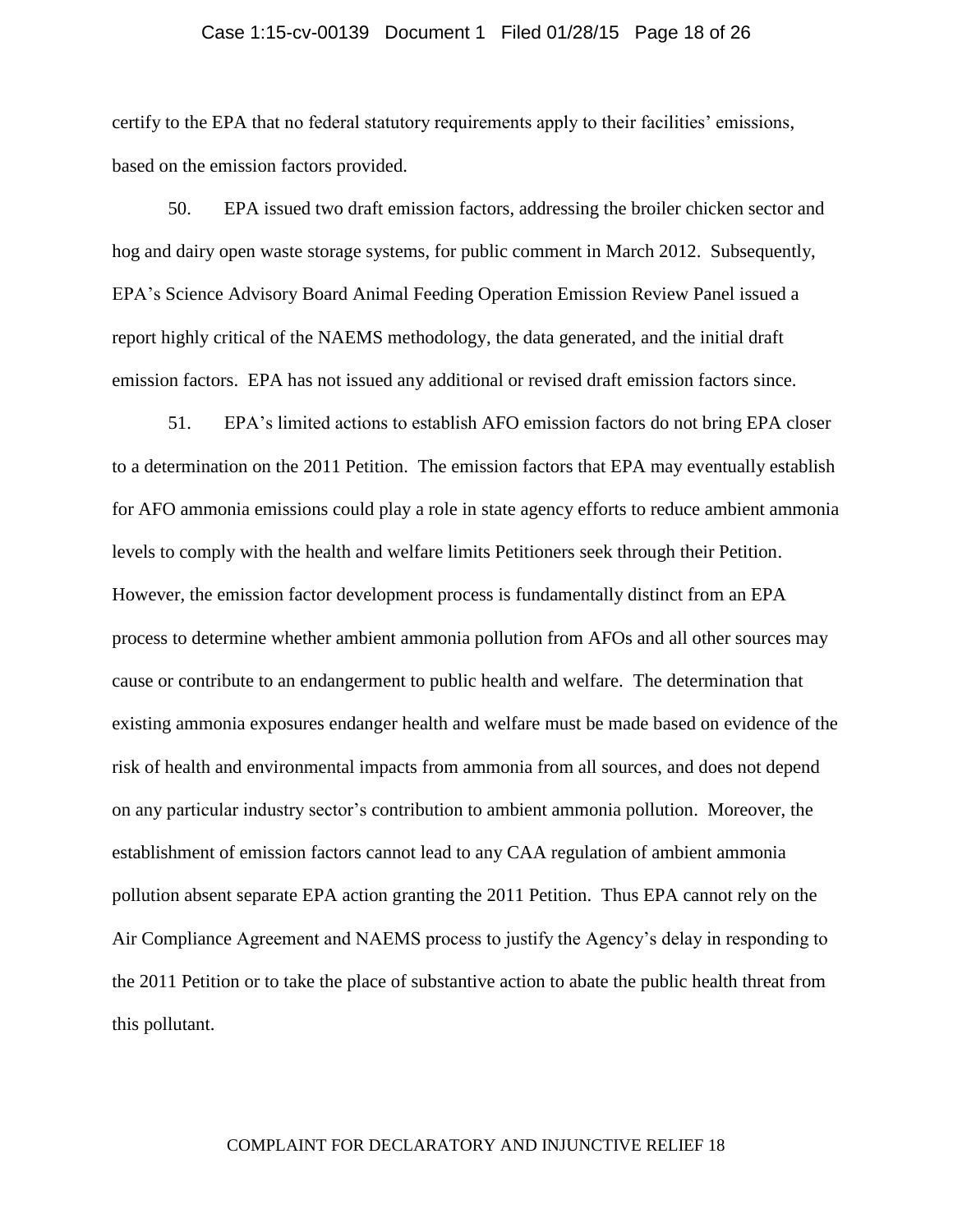# *The 2011 Petition*

52. EPA is charged with designating criteria pollutants, establishing NAAQS for those pollutants that are protective of public health and welfare, and reviewing the NAAQS at least every 5 years. CAA §§ 108, 109. Scientific research demonstrates that ammonia emissions from AFOs and other sources cause and contribute to pollution that may endanger public health and welfare. However, despite this evidence, EPA has failed to designate ammonia as a criteria pollutant.

53. Petitioners submitted the Petition to EPA on April 5, 2011, and in that document Petitioners summarized evidence demonstrating that ammonia emissions from AFOs and other sources harm public health and welfare and necessitate an endangerment finding by EPA. EPA sent a letter to EIP acknowledging receipt of the Petition on May 9, 2011.

The Petition also provided a legal roadmap for EPA's necessary actions, laying out the Agency's authorities and obligations to take certain actions in response to the endangerment posed by ambient ammonia air pollution.

# *Post-Petition Events*

54. On July 9, 2013, EIP convened a teleconference with EPA staff overseeing consideration of the 2011 Petition to determine its status. EPA stated that it was considering the Petition in conjunction with a separate 2009 petition to list CAFOs as a source category under CAA § 111 and establish performance standards for CAFO air emissions, including, but not limited to, ammonia. EPA also indicated it planned to complete the NAEMS process and establish AFO EEMs prior to addressing these two petitions.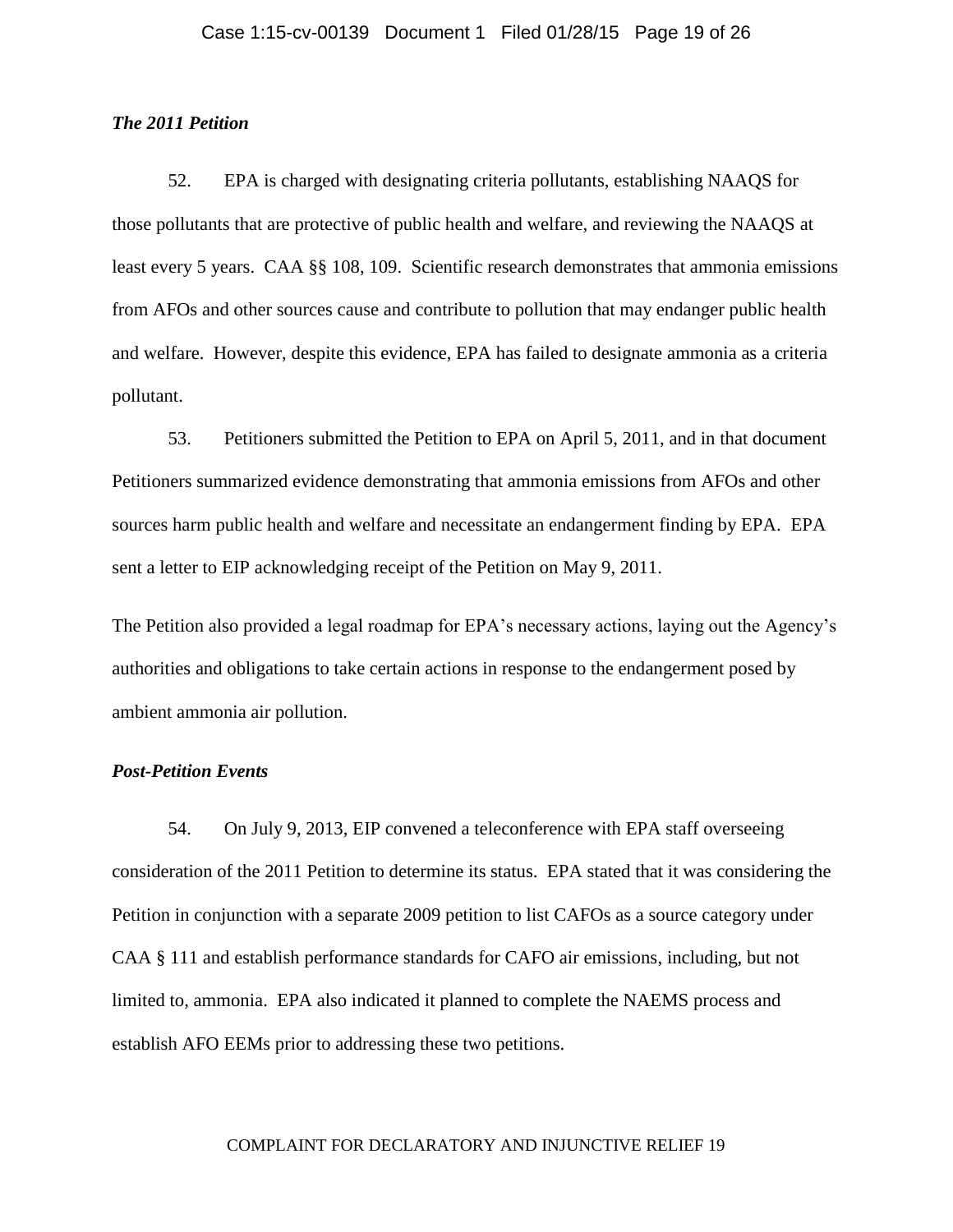## Case 1:15-cv-00139 Document 1 Filed 01/28/15 Page 20 of 26

55. On this call EIP also requested that EPA open a public docket for documents related to the Petition, such as public input and scientific research about the adverse health and welfare impacts of ammonia air pollution. ("A docket serves as the repository for documents or information related to a particular EPA activity. Agencies, such as EPA, most commonly use dockets for rulemaking actions, but dockets may also be used for various non-rulemaking activities." EPA Docket Center, [http://www.epa.gov/dockets/faqs.htm.](http://www.epa.gov/dockets/faqs.htm) ) The Agency declined to open a docket.

56. On July 22, 2013 EIP submitted a FOIA request for, *inter alia*, "[a]ll records, including all external and internal communications, shared or otherwise maintained by EPA, related to the April 5, 2011 Environmental Integrity Project et al. petition for the regulation of ammonia as a criteria pollutant under Clean Air Act sections 108 and 109."

57. On May 13, 2014, EPA provided documents responsive to EIP's July 2013 FOIA request related to the 2011 Petition. *See* Ex. B (FOIA Response). The FOIA response consisted almost entirely of email communications between Petitioners and EPA staff, inquiring as to the status of the Petition and scheduling teleconferences to discuss the status of the Petition. None of the disclosed records indicated that EPA had taken any meaningful, substantive actions with regard to the Petition or had made any progress towards making a final determination on the Petition.

58. On August 5, 2013, EIP submitted an indexed compilation of 63 scientific studies, reports, and other documents to EPA in support of, and in aid of the Agency's consideration of, the Petition. These studies and reports include both works referenced in the 2011 Petition and additional studies and research, including studies published since the filing of the Petition. On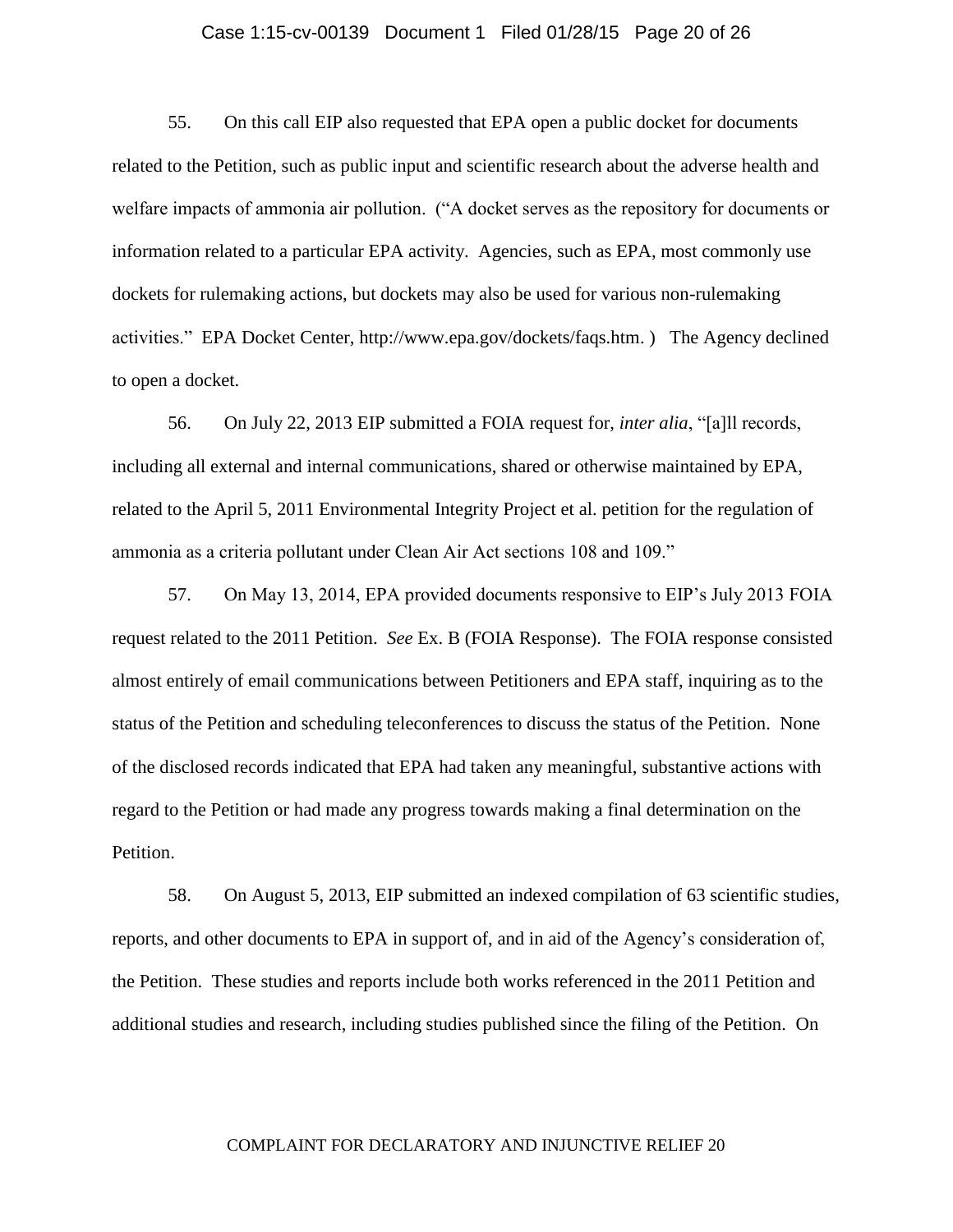# Case 1:15-cv-00139 Document 1 Filed 01/28/15 Page 21 of 26

May 28, 2014, EIP submitted an additional recent study on the health impacts of agricultural ammonia emissions to EPA, to aid in the Agency's consideration of the Petition.<sup>15</sup>

59. On January 4, 2013, the D.C. Circuit Court of Appeals issued an opinion that establishes a rebuttable presumption that precursors to  $PM_{2,5}$ , like ammonia, are subject to regulation under the Clean Air Act in areas that are failing to meet their  $PM_{2.5}$  standards, which could affect regulation of AFO emissions under limited circumstances. *Natural Resources Def. Council v. EPA*, 706 F.3d 428, 435 n.7 (D.C. Cir. 2013). The Court remanded EPA's final rule governing implementation of the  $PM<sub>2.5</sub> NAAQS$ , holding that EPA had incorrectly issued its PM2.5 regulation under the statute's "general implementation provisions," when it should instead have issued them under the "particulate-matter-specific provisions," because  $PM_{2.5}$  is a fraction of PM10. *Id*. at 429. Pursuant to the decision, EPA must require states to submit air quality plans under this specific provision (Subpart 4 of Part D of Title I of the CAA), which the court held is applicable to all standards for  $PM_{10}$  (particles 10 microns or less in diameter), including those for  $PM<sub>2.5</sub>$ . With respect to major stationary sources, Subpart 4 establishes a rebuttable presumption that precursors to  $PM_{10}$  (and therefore also precursors to  $PM_{2.5}$ ) are significant contributors to non-attainment. CAA § 189(e). The revised rule will therefore require states to either regulate major stationary sources of  $PM_{2.5}$  precursor pollutants, including ammonia, in non-attainment areas, or to rebut the presumption that the precursors significantly contribute to the nonattainment. CAA § 189(e).

60. This shift in presumption, however, does not ensure that states will regulate ammonia emissions. States may seek to rebut the presumption that they must regulate major

 $\overline{\phantom{a}}$ 

<sup>15</sup> Jacob, D. & Paulot, F., *Hidden Cost of U.S. Agricultural Exports: Particulate Matter from Ammonia Emissions*, 48 ENVIRONMENTAL SCIENCE & TECHNOLOGY 903 (2014), *available at* http://acmg.seas.harvard.edu/publications/2014/paulot\_export\_2014.pdf.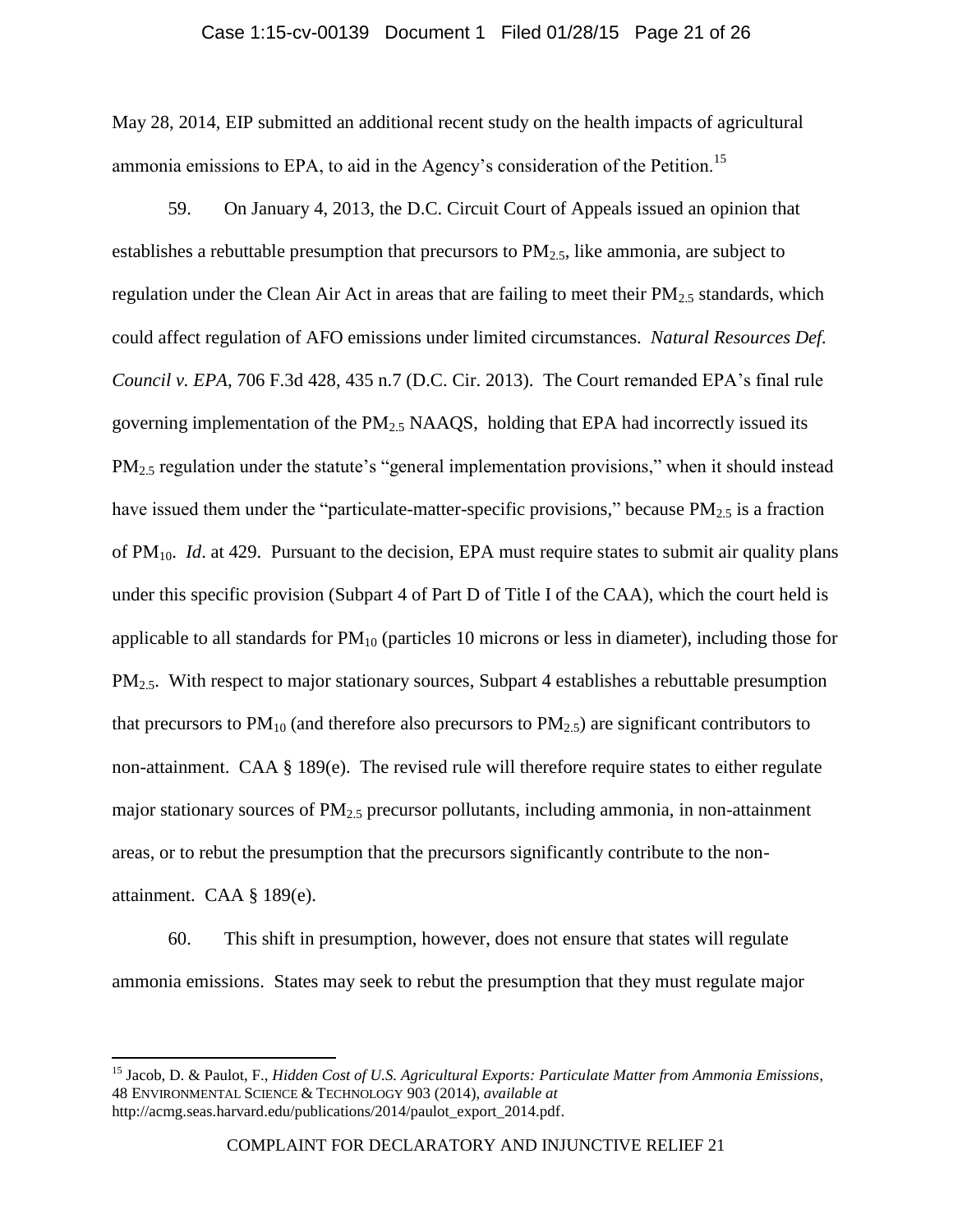## Case 1:15-cv-00139 Document 1 Filed 01/28/15 Page 22 of 26

stationary sources of ammonia. *See, e.g., Ass'n of Irritated Residents v. U.S. Envtl. Prot. Agency*, 423 F.3d 989, 996-97 (9th Cir. 2005).

61. Nearly four years have passed since Petitioners filed their legal petition urging EPA to take action to address ammonia air pollution under the CAA, yet EPA still has not formally responded to, or even begun a significant review of, the 2011 Petition. EPA's denial of EIP's request to open a public docket as a repository for related information further indicates the agency's failure to consider the substance and merits of the Petition in a meaningful way.

### *Harm to Plaintiffs*

62. EPA's unlawful delay in responding to the 2011 Petition injures Plaintiff organizations by, *inter alia*, denying them vital information about EPA's plan to address ammonia air pollution from AFOs, CAFOs, and other sources. By denying Plaintiffs the essential information that a Petition response would contain, EPA's failure to respond to the 2011 Petition has violated Plaintiffs' procedural and substantive rights under the APA. Additionally, EPA's failure to act on the Petition directly harms Plaintiffs' concrete organizational interests by impeding their abilities as public interest nonprofit organizations to facilitate public involvement in governmental decision-making, and by foreclosing the statutory right that allows for public participation through petitioning for rulemaking. As such, EPA's failure to act has effectively negated Plaintiffs' right to petition a federal agency for rulemaking under the APA. Further, EPA's continued failure to respond to the 2011 Petition deprives Plaintiffs of a decision on the Petition's merits, and, if necessary, the opportunity to seek judicial review of EPA's final decision.

63. All of the Plaintiff organizations are adversely affected by EPA's continued failure to respond to the 2011 Petition, because this delay prevents Plaintiffs from pursuing clean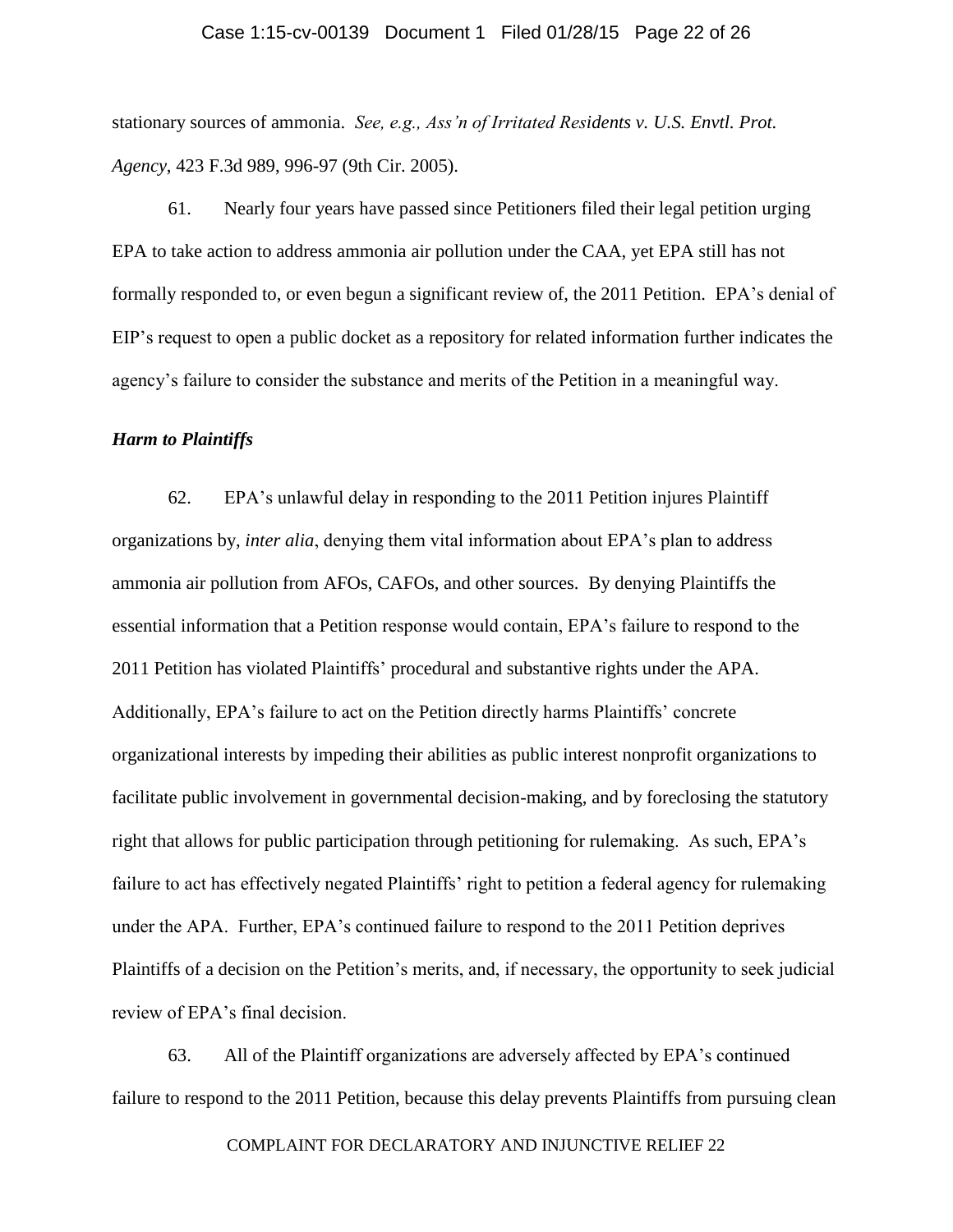## Case 1:15-cv-00139 Document 1 Filed 01/28/15 Page 23 of 26

air protections central to their organizational missions and has required Plaintiff organizations to expend significant resources they could have spent elsewhere to obtain an EPA determination on the Petition.

64. Plaintiffs HSUS, CFS, ICCI, AIR, and Clean Wisconsin also have members whose concrete interests in their health, environmental protection, and quality of life are being and will be adversely affected by EPA's continued failure to respond to the 2011 Petition. These Plaintiffs' members are suffering and will suffer an ongoing threat to their health and welfare and the health and welfare of their environment as long as ammonia air pollution goes unaddressed by EPA. Specifically, Plaintiffs have members throughout the country who live near AFOs and CAFOs and routinely breathe the ammonia air pollution that these facilities emit. These members have experienced, and continue to experience, physical and mental harm due to unregulated ammonia emissions, including burning of the eyes, nose, and throat, other respiratory symptoms, headaches, nausea, and other chronic health problems. These members have been forced to curtail outdoor activities due to ammonia air pollution, including ammonium nitrate and ammonium sulfate, reducing their ability to use and enjoy their property. EPA's failure to address the 2011 Petition has prevented Plaintiffs and their members from obtaining relief from these concrete harms.

65. The requested relief will redress these harms by requiring EPA to respond to the 2011 Petition, which will result either in a response that fulfills EPA's statutory duty to protect public health and welfare from ammonia air pollution, or a final agency action that Plaintiffs may challenge if they disagree with EPA's response, in whole or part. Both results would provide Plaintiff organizations and their members with the information to which they are entitled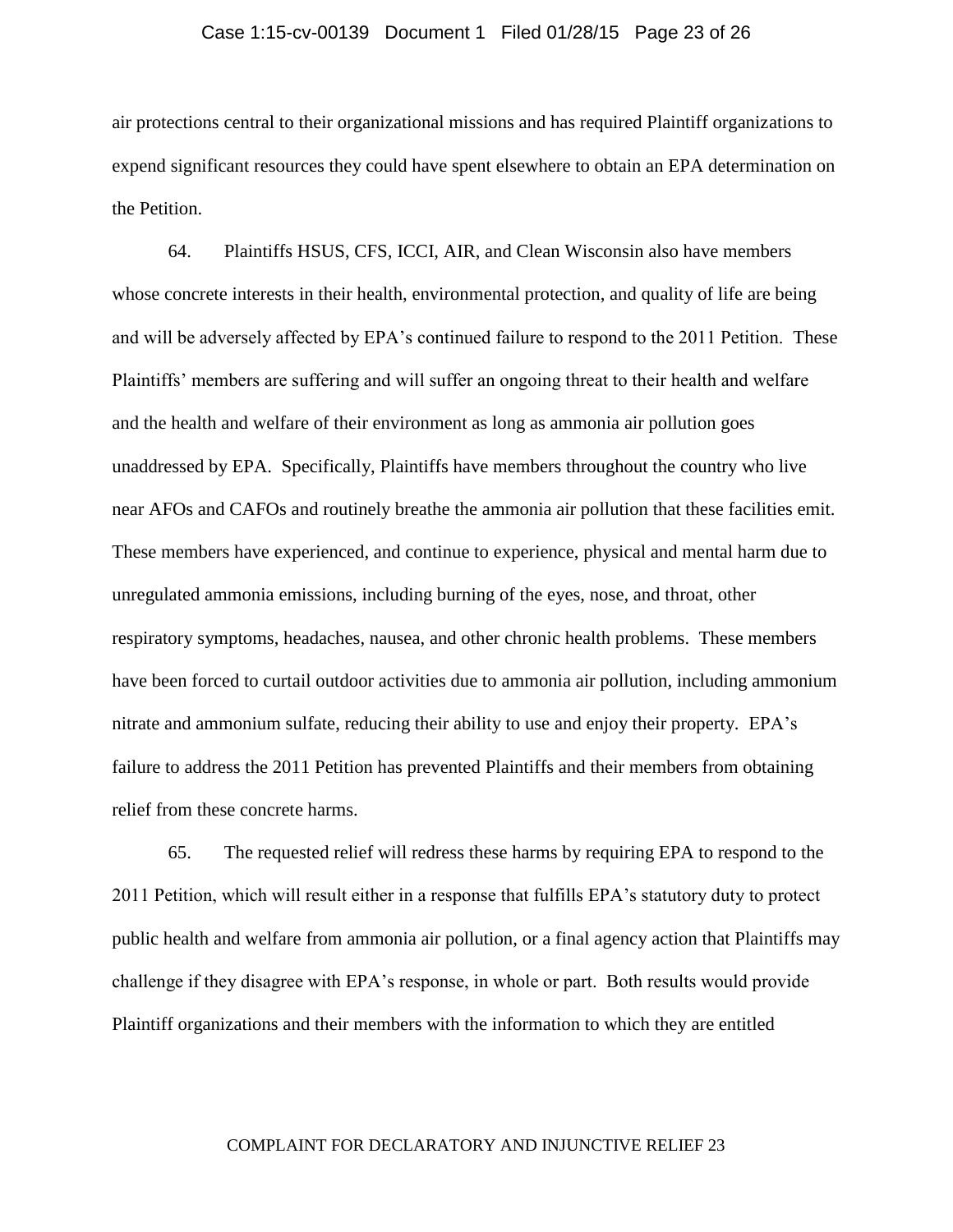pursuant to the APA, and also secure their procedural right to receive a timely response to a legal petition for rulemaking.

# **VI. CLAIM FOR RELIEF**

66. Plaintiffs incorporate paragraphs 1 through 66, *supra*, by reference.

67. EPA is an "agency" for purposes of the APA. *See* 5 U.S.C. §§ 551(1), 701(b)(1).

68. The CAA is a federal environmental statute designed to prevent and regulate air pollution for the protection of the nation's air quality and the public health and welfare. 42 U.S.C. § 7401.

69. The APA requires agencies to "give an interested person the right to petition for the issuance, amendment, or repeal of a rule." *Id*. § 553(e); *see also id*. § 551(4) (defining "rule" as "the whole or part of an agency statement of general or particular applicability and future effect designed to implement, interpret, or prescribe law or policy"). The APA right to petition encompasses the right to petition for a new, revised, or final rule concerning EPA regulation of ammonia under the CAA criteria pollutant program. *See id*. §§ 551, 553(e).

70. Upon receiving a petition submitted pursuant to the APA, EPA has a duty to provide a timely response to the petitioners. *Id*. § 555(b) (a federal agency must, "within a reasonable amount of time . . . conclude a matter presented to it"); *Id*. § 555(e) ("Prompt notice shall be given of the denial in whole or in part of a written application, petition, or other request of an interested person . . . ."). This response must be substantive and must either grant or deny the petition.

71. The APA provides a right of judicial review to "a person suffering legal wrong because of agency action, or adversely affected or aggrieved by agency action." *Id*. § 702.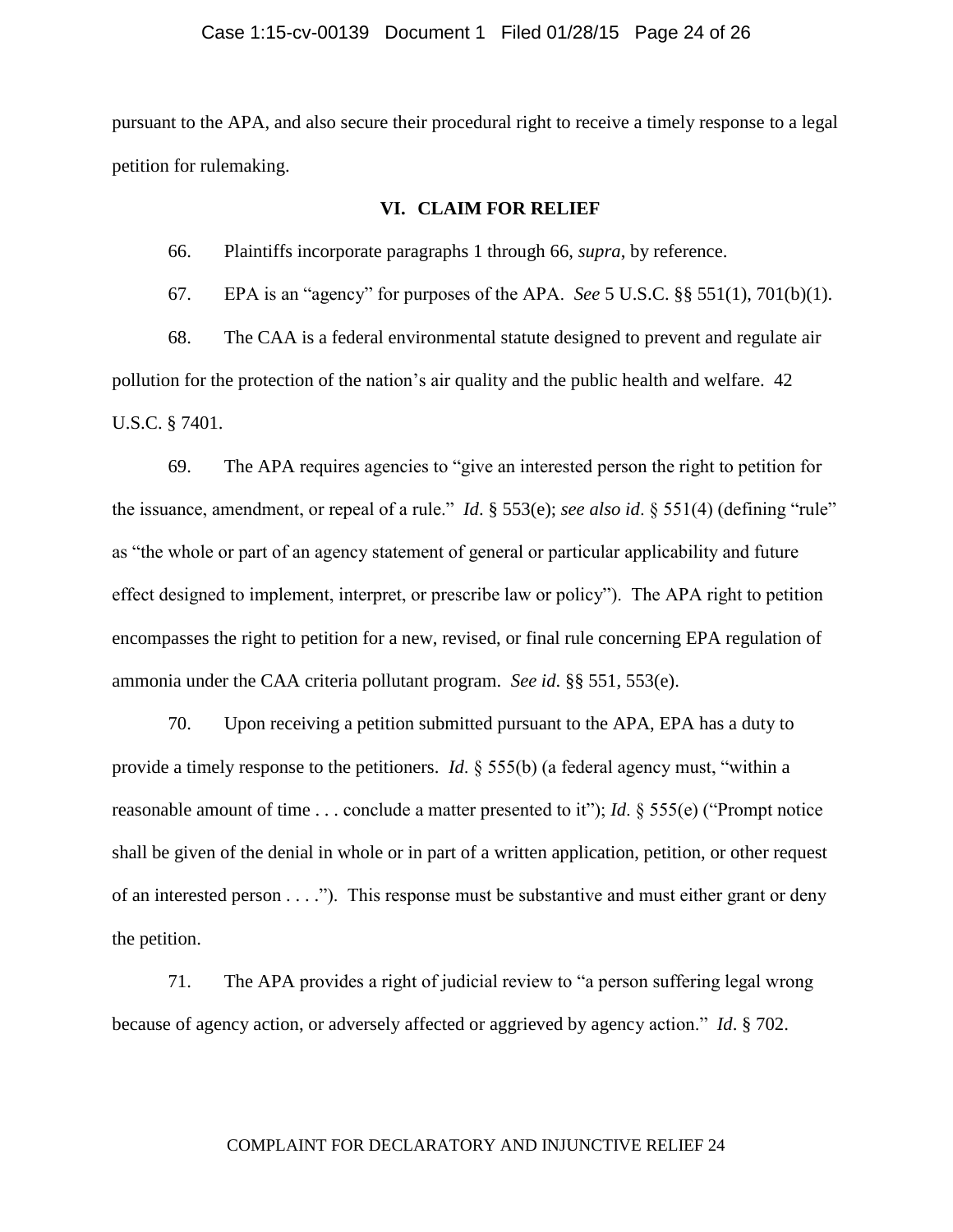## Case 1:15-cv-00139 Document 1 Filed 01/28/15 Page 25 of 26

Plaintiffs and their members are adversely affected by EPA's past and continuing failure to respond to the 2011 Petition.

72. The APA further states that a reviewing court "shall compel agency action unlawfully withheld or unreasonably delayed." *Id*. § 706(1). EPA's failure to respond to and take action on the 2011 Petition constitutes unlawfully withheld and unreasonably delayed agency action. EPA's failure to act in response to the 2011 Petition is particularly unreasonable considering that public health and welfare are at stake.

# **VII. REQUEST FOR RELIEF**

WHEREFORE, Plaintiffs respectfully request that this Court:

(1) Declare that EPA has violated the APA by failing to provide a timely response to the 2011 Petition;

(2) Declare that EPA continues to be in violation of the APA by failing to respond to the 2011 Petition;

(3) Order EPA to respond to the 2011 Petition within 90 days;

(4) Retain jurisdiction over this action to ensure compliance with this Court's decree;

(5) Award Plaintiffs attorneys' fees and all other reasonable expenses incurred in pursuit of this action; and

(6) Grant such further relief as the Court deems just and proper.